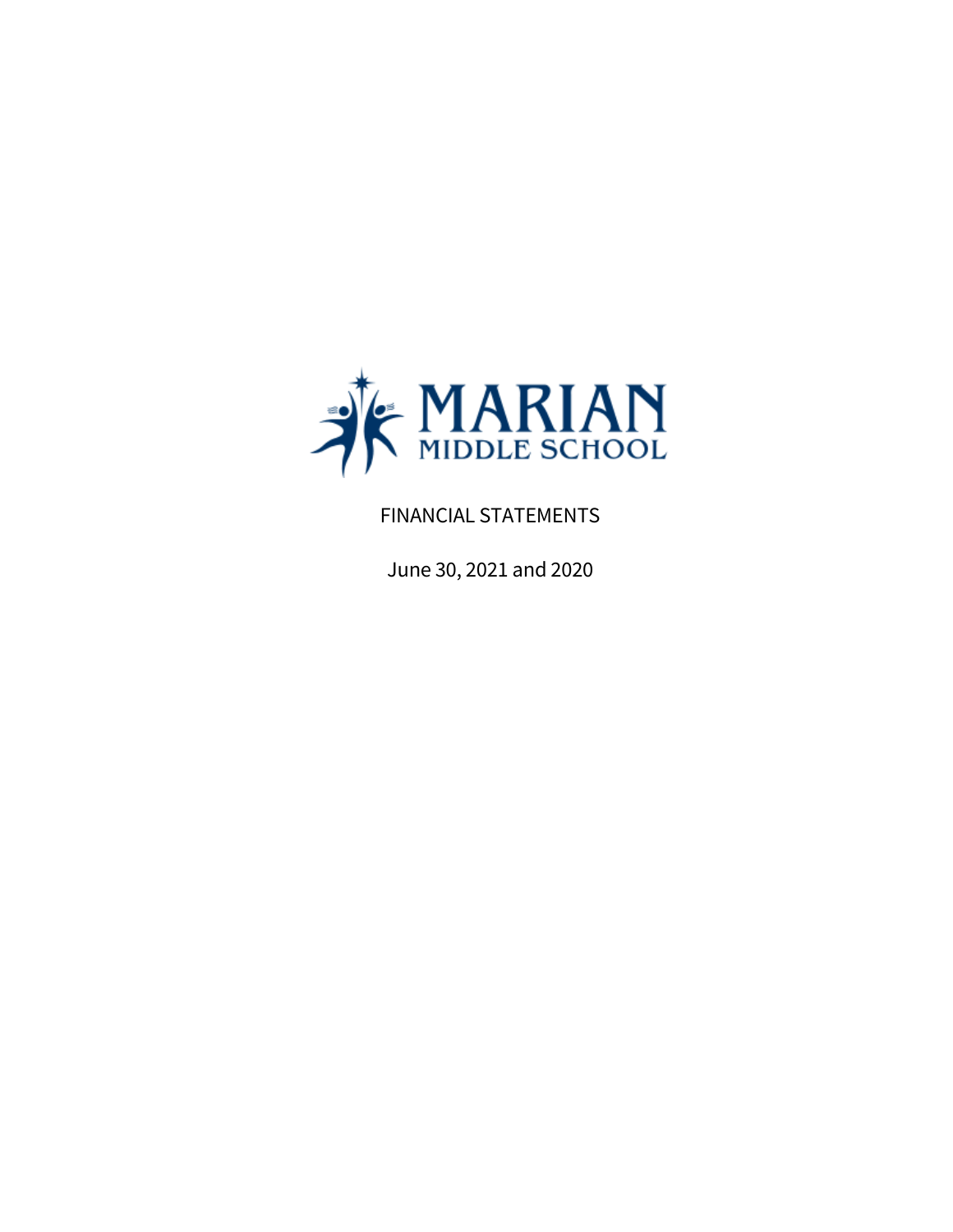|                                                       | <b>PAGE</b>             |
|-------------------------------------------------------|-------------------------|
| <b>INDEPENDENT AUDITORS' REPORT</b>                   | 3                       |
| <b>FINANCIAL STATEMENTS</b>                           |                         |
| <b>CONSOLIDATED STATEMENTS OF FINANCIAL POSITION</b>  | 5                       |
| <b>CONSOLIDATED STATEMENTS OF ACTIVITIES</b>          | 6                       |
| <b>CONSOLIDATED STATEMENTS OF FUNCTIONAL EXPENSES</b> | $\overline{\mathbf{r}}$ |
| <b>CONSOLIDATED STATEMENTS OF CASH FLOWS</b>          | 9                       |
| <b>NOTES TO FINANCIAL STATEMENTS</b>                  | 10                      |
| <b>SUPPLEMENTARY INFORMATION</b>                      |                         |
| <b>CONSOLIDATING STATEMENT OF FINANCIAL POSITION</b>  | 22                      |
| <b>CONSOLIDATING STATEMENT OF ACTIVITIES</b>          | 23                      |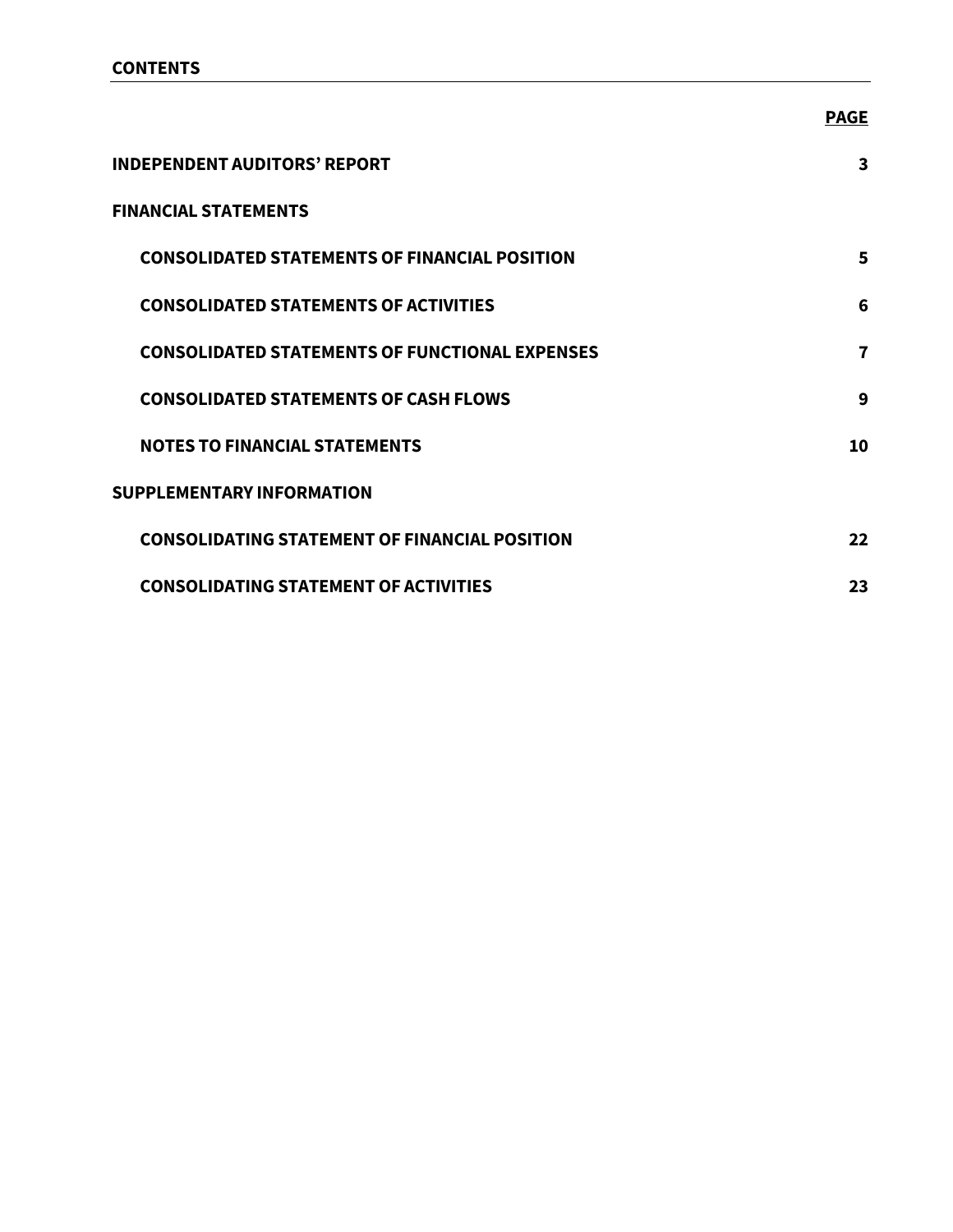

Kerber, Eck & Braeckel LLP One South Memorial Drive Suite 900 St. Louis, MO 63102

P 314.231.6232 F 314.880.9307

#### **Independent Auditors' Report**

Board of Directors Marian Middle School

We have audited the accompanying consolidated financial statements of Marian Middle School (a Missouri corporation, not-for-profit) and affiliate, which comprise the consolidated statements of financial position as of June 30, 2021 and 2020, and the related consolidated statements of activities, functional expenses and cash flows for the years then ended, and the related notes to the consolidated financial statements.

#### **Management's Responsibility for the Financial Statements**

Management is responsible for the preparation and fair presentation of these consolidated financial statements in accordance with accounting principles generally accepted in the United States of America; this includes the design, implementation, and maintenance of internal control relevant to the preparation and fair presentation of financial statements that are free from material misstatement, whether due to fraud or error.

#### **Auditors' Responsibility**

Our responsibility is to express an opinion on these consolidated financial statements based on our audits. We conducted our audits in accordance with auditing standards generally accepted in the United States of America. Those standards require that we plan and perform the audit to obtain reasonable assurance about whether the financial statements are free from material misstatement.

An audit involves performing procedures to obtain audit evidence about the amounts and disclosures in the consolidated financial statements. The procedures selected depend on the auditors' judgment, including the assessment of the risks of material misstatement of the consolidated financial statements, whether due to fraud or error. In making those risk assessments, the auditor considers internal control relevant to the entity's preparation and fair presentation of the consolidated financial statements in order to design audit procedures that are appropriate in the circumstances, but not for the purpose of expressing an opinion on the effectiveness of the entity's internal control. Accordingly, we express no such opinion. An audit also includes evaluating the appropriateness of accounting policies used and the reasonableness of significant accounting estimates made by management, as well as evaluating the overall presentation of the consolidated financial statements.

We believe that the audit evidence we have obtained is sufficient and appropriate to provide a basis for our audit opinion.

#### **Opinion**

kebcpa.com

In our opinion, the consolidated financial statements referred to above present fairly, in all material respects, the financial position of Marian Middle School and affiliate as of June 30, 2021 and 2020, and the changes in its net assets and its cash flows for the years then ended in accordance with accounting principles generally accepted in the United States of America.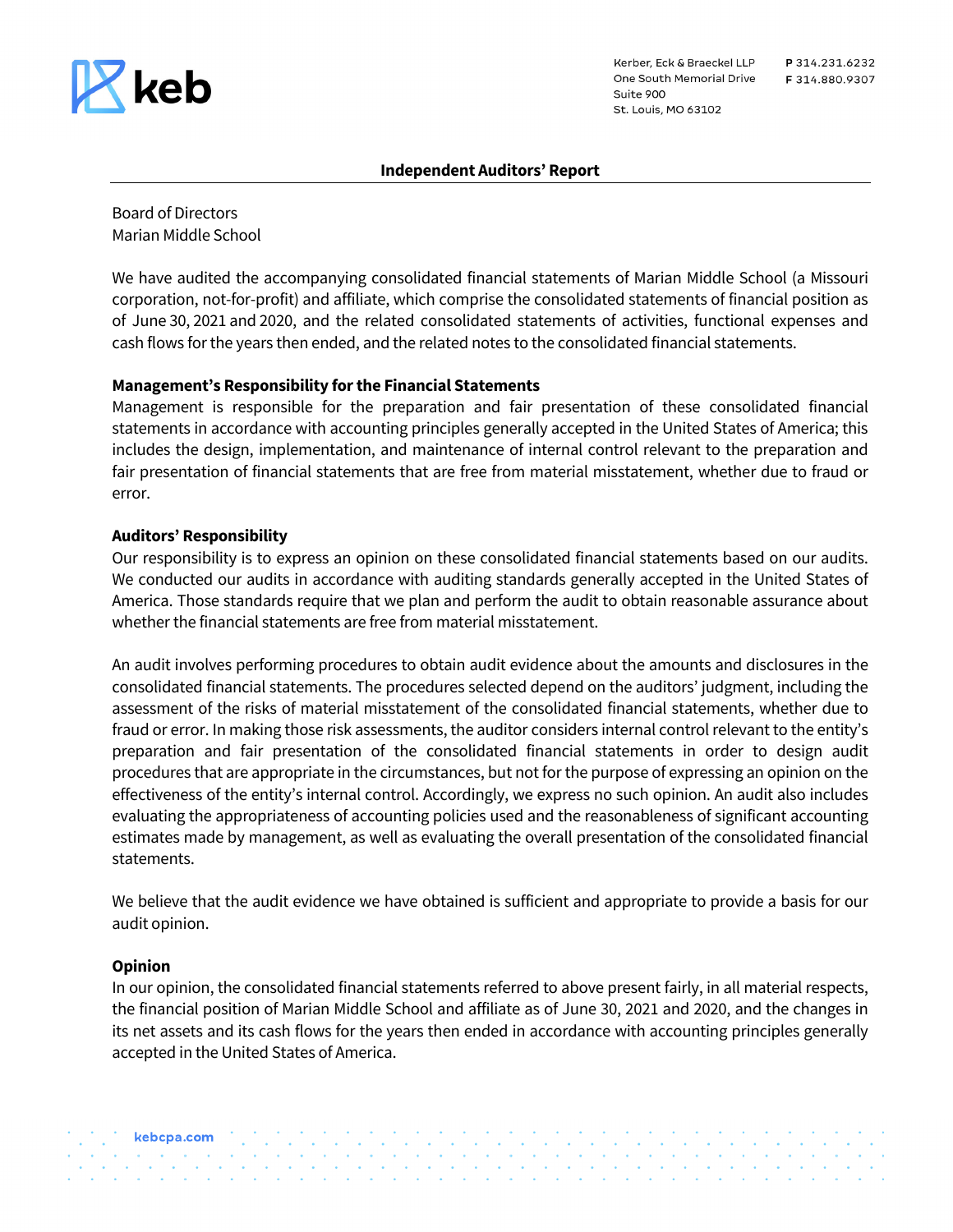#### **Report on Supplementary Information**

Our audit was conducted for the purpose of forming an opinion on the consolidated financial statements as a whole. The supplementary information as listed in the table of contents is presented for purposes of additional analysis and is not a required part of the consolidated financial statements. Such information is the responsibility of management and was derived from and relates directly to the underlying accounting and other records used to prepare the consolidated financial statements. The information has been subjected to the auditing procedures applied in the audit of the consolidated financial statements and certain additional procedures, including comparing and reconciling such information directly to the underlying accounting and other records used to prepare the consolidated financial statements or to the consolidated financial statements themselves, and other additional procedures in accordance with auditing standards generally accepted in the United States of America. In our opinion, the information is fairly stated in all material respects in relation to the consolidated financial statements as a whole.

Kerber, Eck & Braeckel LLP

St. Louis, Missouri December 6, 2021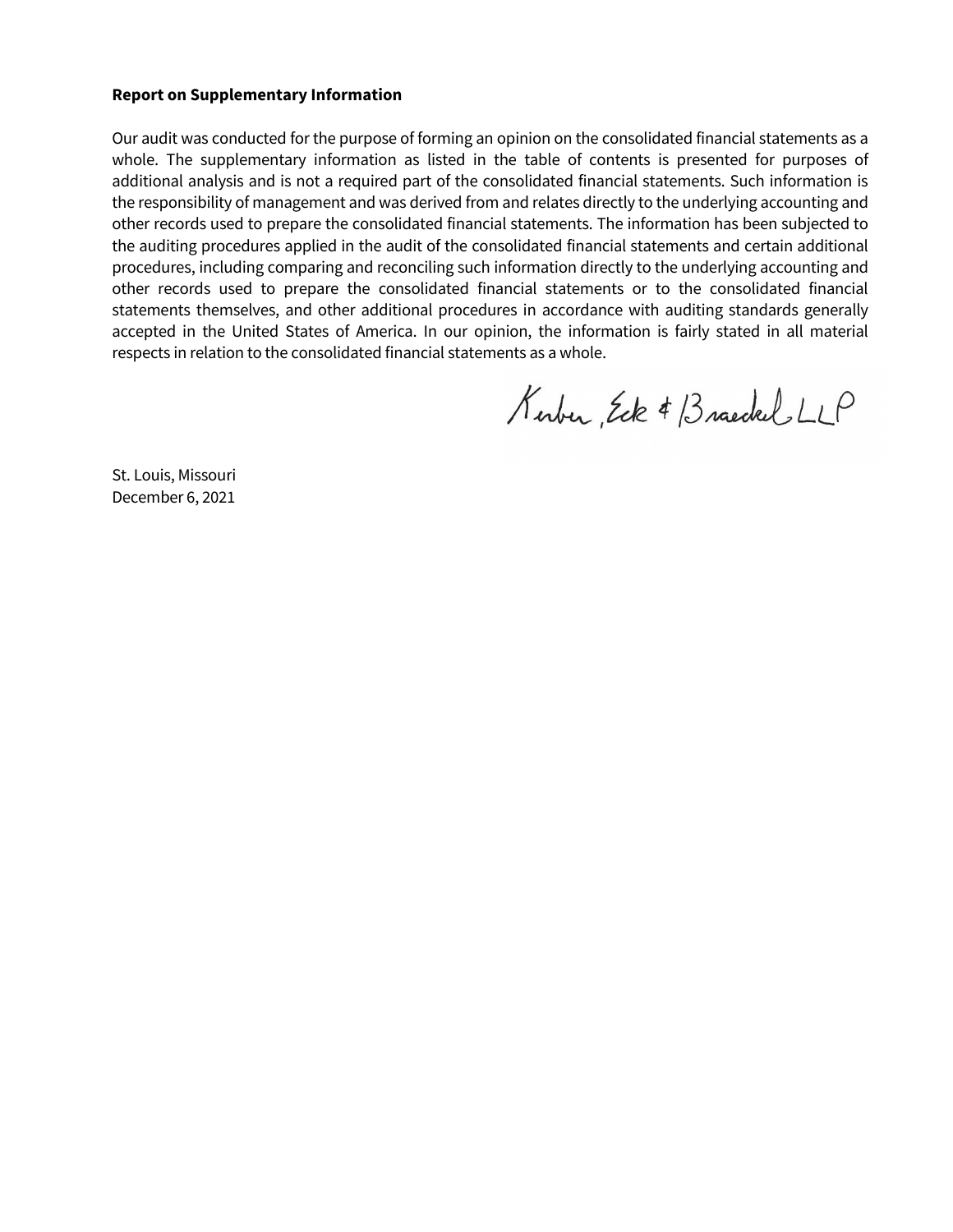# **Marian Middle School and Affiliate CONSOLIDATED STATEMENTS OF FINANCIAL POSITION June 30,**

|                                                                          |    | 2021       | 2020             |
|--------------------------------------------------------------------------|----|------------|------------------|
| <b>ASSETS</b>                                                            |    |            |                  |
| Cash and cash equivalents                                                | \$ | 2,505,549  | \$<br>935,262    |
| Investments, including working capital reserve                           |    | 1,697,548  | 2,050,564        |
| Grants and contributions receivable - net                                |    | 93,190     | 188,856          |
| Prepaid expenses                                                         |    | 18,718     | 3,948            |
| Property and equipment - net                                             |    | 3,437,423  | 2,585,673        |
| Cash and cash equivalents whose use is limited                           |    |            |                  |
| Capital improvements and other costs under New Market                    |    |            |                  |
| Tax Credit Financing Agreement                                           |    | 177,188    | 1,178,810        |
| Transforming Lives, Building for our Future Campaign                     |    | 42,818     | 493,353          |
| Endowment for graduate support                                           |    | 468,824    | 68,378           |
| Contributions receivable restricted for the Transforming Lives, Building |    |            |                  |
| for our Future Campaign - net                                            |    | 918,038    | 1,286,436        |
| Note receivable                                                          |    | 3,419,337  | 3,419,337        |
| <b>Total assets</b>                                                      | Ş  | 12,778,633 | \$<br>12,210,617 |
| <b>LIABILITIES AND NET ASSETS</b>                                        |    |            |                  |
| <b>Liabilities</b>                                                       |    |            |                  |
| Accounts payable                                                         | \$ | 14,454     | \$<br>55,023     |
| <b>Accrued liabilities</b>                                               |    | 21,825     | 31,741           |
| Payroll Protection Program loan                                          |    | 205,000    | 205,384          |
| Long-term debt, net                                                      |    | 4,865,387  | 4,995,912        |
| <b>Total liabilities</b>                                                 |    | 5,106,666  | 5,288,060        |
| <b>Net assets</b>                                                        |    |            |                  |
| Without donor restrictions                                               |    | 6,037,792  | 4,339,306        |
| With donor restrictions                                                  |    | 1,634,175  | 2,583,251        |
|                                                                          |    |            |                  |
| Total net assets                                                         |    | 7,671,967  | 6,922,557        |
| <b>TOTAL LIABILITIES AND NET ASSETS</b>                                  | Ş  | 12,778,633 | \$<br>12,210,617 |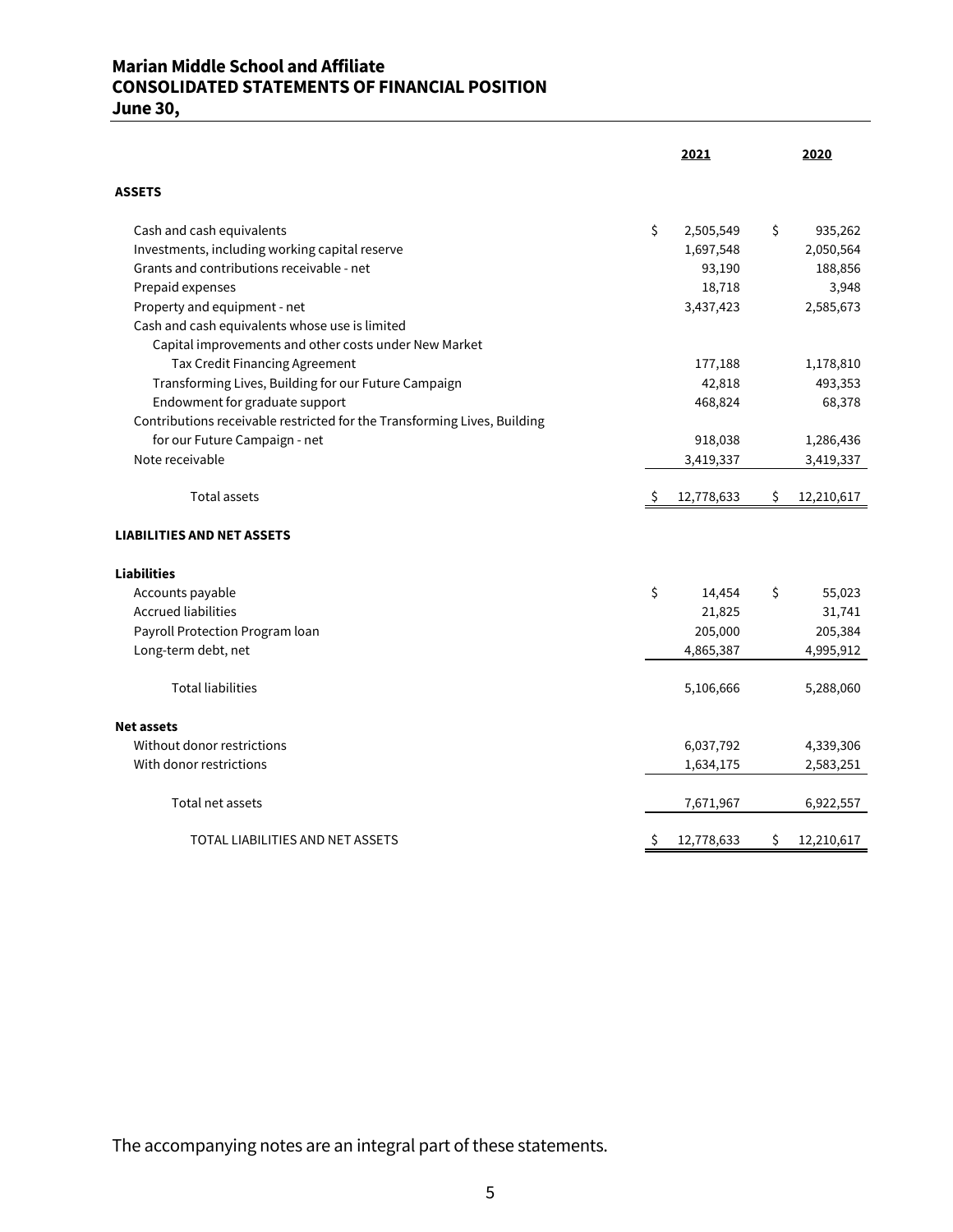## **Marian Middle School and Affiliate CONSOLIDATED STATEMENTS OF ACTIVITIES Years ended June 30,**

|                                                              | 2021                    |    |                          |    |              |                  | 2020                     |                   |                          |     |              |  |
|--------------------------------------------------------------|-------------------------|----|--------------------------|----|--------------|------------------|--------------------------|-------------------|--------------------------|-----|--------------|--|
|                                                              | <b>Without</b><br>donor |    | <b>With donor</b>        |    |              | Without<br>donor |                          | <b>With donor</b> |                          |     |              |  |
|                                                              | restrictions            |    | restrictions             |    | <b>Total</b> | restrictions     |                          | restrictions      |                          |     | <b>Total</b> |  |
| <b>Support and revenue</b>                                   |                         |    |                          |    |              |                  |                          |                   |                          |     |              |  |
| Grants and contributions                                     |                         |    |                          |    |              |                  |                          |                   |                          |     |              |  |
| Transforming Lives, Building for our Future Capital Campaign | \$                      | Ŝ. | 131,856                  | Ŝ. | 131,856      | \$               | 363,653                  | \$                | 246,581                  | \$  | 610,234      |  |
| Other                                                        | 1,700,608               |    | 122,027                  |    | 1,822,635    |                  | 1,243,371                |                   | 230,371                  |     | 1,473,742    |  |
| Fundraising events (net of direct donor benefits             |                         |    |                          |    |              |                  |                          |                   |                          |     |              |  |
| of \$11,400 in 2021 and \$10,071 in 2020)                    | 614,233                 |    |                          |    | 614,233      |                  | 549,445                  |                   |                          |     | 549,445      |  |
| Tuition                                                      | 27,969                  |    |                          |    | 27,969       |                  | 26,633                   |                   |                          |     | 26,633       |  |
| Lunch program                                                | 8,211                   |    |                          |    | 8,211        |                  | 38,557                   |                   |                          |     | 38,557       |  |
| Net investment income                                        | 129,319                 |    |                          |    | 129,319      |                  | 90,403                   |                   |                          |     | 90,403       |  |
| Gain on uncollectible grants and contributions receivable    |                         |    | 17,658                   |    | 17,658       |                  | $\overline{\phantom{a}}$ |                   | 42,083                   |     | 42,083       |  |
| Other                                                        | 49,200                  |    |                          |    | 49,200       |                  | 21,361                   |                   |                          |     | 21,361       |  |
|                                                              | 2,529,540               |    | 271,541                  |    | 2,801,081    |                  | 2,333,423                |                   | 519,035                  |     | 2,852,458    |  |
| Net assets released from restrictions                        | 1,220,617               |    | (1,220,617)              |    |              |                  | 1,233,708                |                   | (1,233,708)              |     |              |  |
| Total support and revenue                                    | 3,750,157               |    | (949, 076)               |    | 2,801,081    |                  | 3,567,131                |                   | (714, 673)               |     | 2,852,458    |  |
| <b>Expenses</b>                                              |                         |    |                          |    |              |                  |                          |                   |                          |     |              |  |
| Program services                                             |                         |    |                          |    |              |                  |                          |                   |                          |     |              |  |
| Academic                                                     | 824,970                 |    |                          |    | 824,970      |                  | 857,674                  |                   |                          |     | 857,674      |  |
| Social services                                              | 123,379                 |    |                          |    | 123,379      |                  | 134,678                  |                   |                          |     | 134,678      |  |
| Graduate support                                             | 445,805                 |    |                          |    | 445,805      |                  | 378,345                  |                   |                          |     | 378,345      |  |
| Total program services                                       | 1,394,154               |    |                          |    | 1,394,154    |                  | 1,370,697                |                   |                          |     | 1,370,697    |  |
| Supporting services                                          |                         |    |                          |    |              |                  |                          |                   |                          |     |              |  |
| Management and general                                       | 217,204                 |    |                          |    | 217,204      |                  | 217,136                  |                   |                          |     | 217,136      |  |
| Fundraising                                                  | 440,313                 |    | $\overline{\phantom{a}}$ |    | 440,313      |                  | 404,141                  |                   | $\overline{\phantom{a}}$ |     | 404,141      |  |
| Total expenses                                               | 2,051,671               |    |                          |    | 2,051,671    |                  | 1,991,974                |                   |                          |     | 1,991,974    |  |
| INCREASE (DECREASE) IN NET ASSETS                            | 1,698,486               |    | (949, 076)               |    | 749,410      |                  | 1,575,157                |                   | (714, 673)               |     | 860,484      |  |
| Net assets at beginning of year                              | 4,339,306               |    | 2,583,251                |    | 6,922,557    |                  | 2,764,149                |                   | 3,297,924                |     | 6,062,073    |  |
| Net assets at end of year                                    | 6,037,792<br>-Ş         | S. | 1,634,175                | S. | 7,671,967    | S.               | 4,339,306                | \$                | 2,583,251                | \$. | 6,922,557    |  |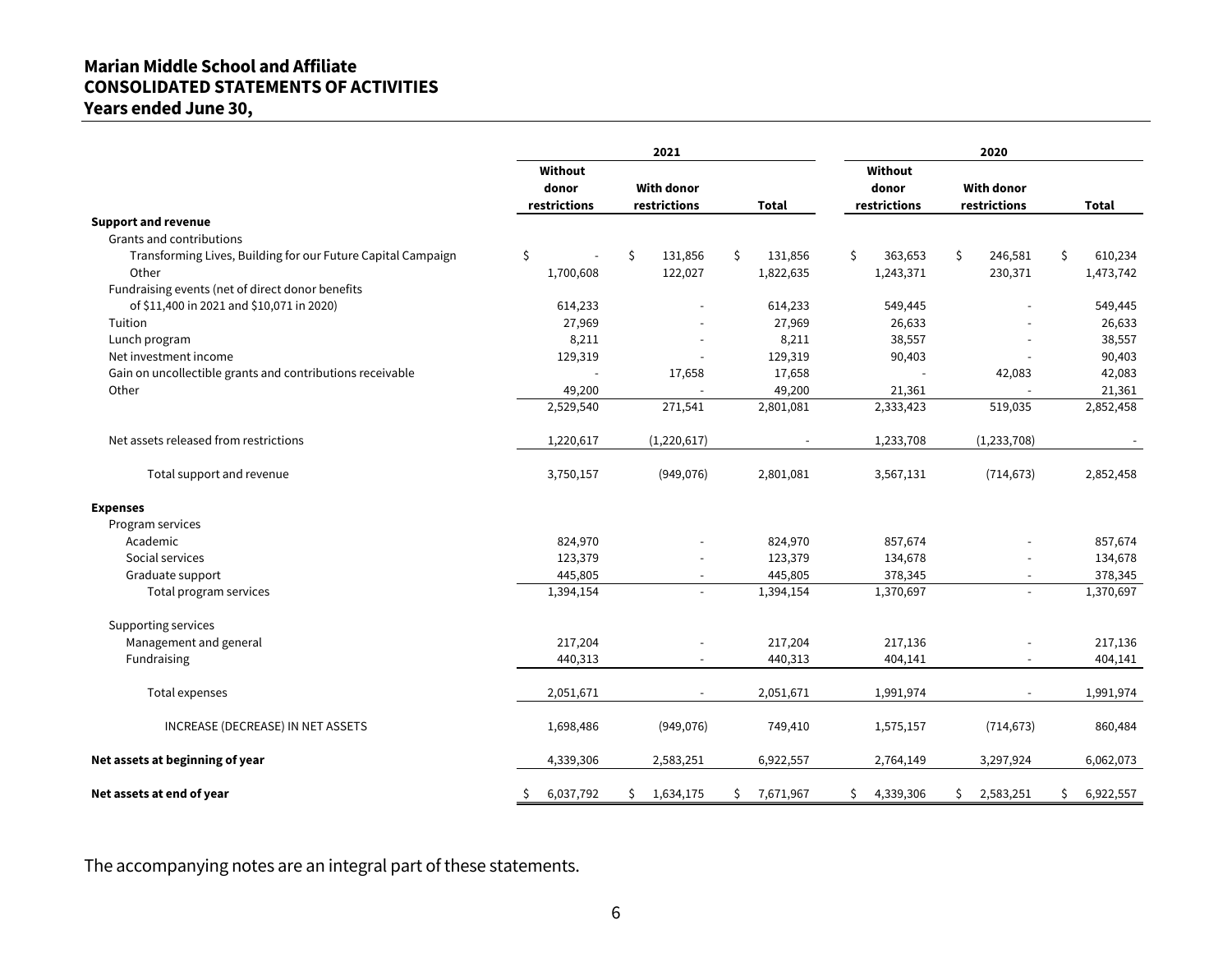## **Marian Middle School and Affiliate CONSOLIDATED STATEMENT OF FUNCTIONAL EXPENSES Year ended June 30, 2021**

|                                        |     |                 |    | <b>Program services</b> |    |          |               |               |    |                    |    |              |
|----------------------------------------|-----|-----------------|----|-------------------------|----|----------|---------------|---------------|----|--------------------|----|--------------|
|                                        |     |                 |    | <b>Social</b>           |    | Graduate |               | Management    |    |                    |    | <b>Total</b> |
|                                        |     | <b>Academic</b> |    | services                |    | support  | <b>Total</b>  | and general   |    | <b>Fundraising</b> |    | expenses     |
| Salaries and benefits                  | \$  | 605,065         | \$ | 75,830                  | \$ | 104,835  | \$<br>785,730 | \$<br>90,480  | \$ | 249,735            | \$ | 1,125,945    |
| Supplies                               |     | 8,763           |    | 3,586                   |    | 256      | 12,605        | 192           |    | 256                |    | 13,053       |
| Telephone                              |     | 4,393           |    | 975                     |    | 975      | 6,343         | 732           |    | 975                |    | 8,050        |
| Postage and shipping                   |     | 1,646           |    | 366                     |    | 366      | 2,378         | 274           |    | 366                |    | 3,018        |
| Occupancy                              |     | 51,620          |    | 11,471                  |    | 11,471   | 74,562        | 8,604         |    | 11,471             |    | 94,637       |
| Printing and publications              |     | 107             |    | 24                      |    | 24       | 155           | 18            |    | 7,513              |    | 7,686        |
| Conferences, conventions and meetings  |     | 1,692           |    | 163                     |    | 163      | 2,018         | 254           |    | 282                |    | 2,554        |
| Depreciation                           |     | 68,507          |    | 15,223                  |    | 15,223   | 98,953        | 11,417        |    | 15,223             |    | 125,593      |
| Interest                               |     | 34,968          |    | 7,799                   |    | 7,800    | 50,567        | 5,849         |    | 7,800              |    | 64,216       |
| Athletic programs                      |     |                 |    |                         |    |          |               |               |    |                    |    |              |
| Food program                           |     | 10,626          |    |                         |    |          | 10,626        |               |    |                    |    | 10,626       |
| Dues and subscriptions                 |     |                 |    |                         |    |          |               | 737           |    | 248                |    | 985          |
| Special events and fundraising         |     |                 |    |                         |    |          |               |               |    | 21,282             |    | 21,282       |
| Graduates support                      |     |                 |    |                         |    | 300,103  | 300,103       |               |    |                    |    | 300,103      |
| Insurance                              |     | 20,650          |    | 4,589                   |    | 4,589    | 29,828        | 3,442         |    | 4,589              |    | 37,859       |
| Miscellaneous                          |     | 5,503           |    |                         |    |          | 5,503         | 20,522        |    | 3,652              |    | 29,677       |
| Recruiting                             |     | 700             |    |                         |    |          | 700           | 250           |    |                    |    | 950          |
| Technology                             |     | 3,951           |    |                         |    |          | 3,951         | 4,745         |    | 12,461             |    | 21,157       |
| Student transportation                 |     | 1,340           |    |                         |    |          | 1,340         |               |    |                    |    | 1,340        |
| Board and volunteer                    |     |                 |    |                         |    |          |               |               |    | 818                |    | 818          |
| Professional services                  |     |                 |    |                         |    |          |               | 69,688        |    | 115,042            |    | 184,730      |
| Academic Saturdays and field trips     |     |                 |    |                         |    |          |               |               |    |                    |    |              |
| Culinary program                       |     |                 |    | 3,353                   |    |          | 3,353         |               |    |                    |    | 3,353        |
| Counseling                             |     | 5,439           |    |                         |    |          | 5,439         |               |    |                    |    | 5,439        |
|                                        |     | 824,970         |    | 123,379                 |    | 445,805  | 1,394,154     | 217,204       |    | 451,713            |    | 2,063,071    |
| Less expenses included with revenues   |     |                 |    |                         |    |          |               |               |    |                    |    |              |
| in the statement of activities         |     |                 |    |                         |    |          |               |               |    |                    |    |              |
| Cost of direct benefits to donors      |     |                 |    |                         |    |          |               |               |    | (11, 400)          |    | (11, 400)    |
| Total expenses included in the expense |     |                 |    |                         |    |          |               |               |    |                    |    |              |
| section in the statement of activities | \$. | 824,970         | Ś  | 123,379                 | Ŝ  | 445,805  | 1,394,154     | \$<br>217,204 | Ś  | 440,313            | Ś  | 2,051,671    |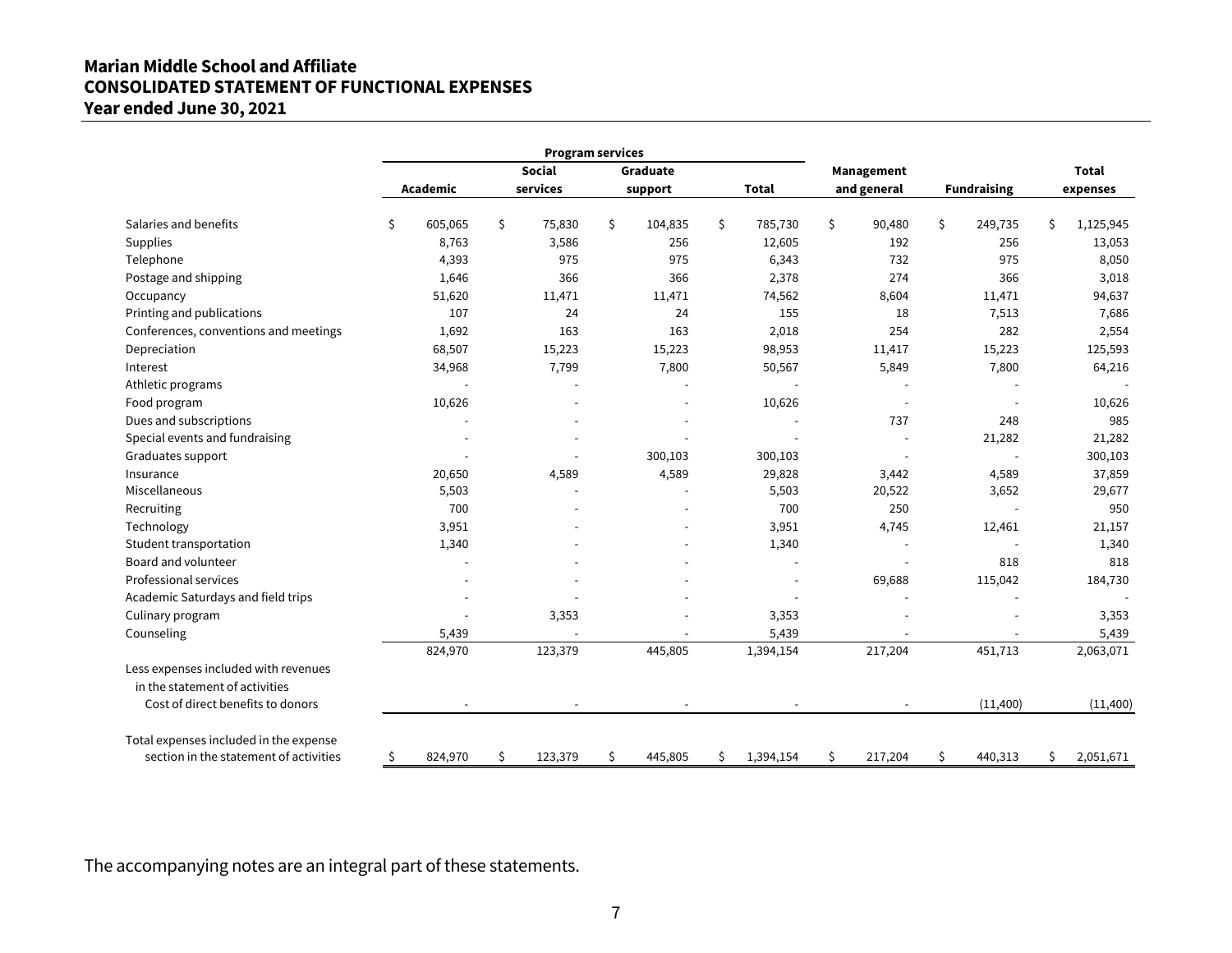## **Marian Middle School and Affiliate CONSOLIDATED STATEMENT OF FUNCTIONAL EXPENSES Year ended June 30, 2020**

|                                        |     |                          | <b>Program services</b>  |                          |    |                |               |                    |                 |
|----------------------------------------|-----|--------------------------|--------------------------|--------------------------|----|----------------|---------------|--------------------|-----------------|
|                                        |     |                          | <b>Social</b>            | Graduate                 |    |                | Management    |                    | <b>Total</b>    |
|                                        |     | Academic                 | services                 | support                  |    | <b>Total</b>   | and general   | <b>Fundraising</b> | expenses        |
| Salaries and benefits                  | \$  | 579,836                  | \$<br>89,994             | \$<br>98,361             | \$ | 768,191        | \$<br>78,128  | \$<br>241,648      | \$<br>1,087,967 |
| Supplies                               |     | 16,939                   | 2,495                    | 239                      |    | 19,673         | 180           | 180                | 20,033          |
| Telephone                              |     | 2,758                    | 581                      | 581                      |    | 3,920          | 436           | 436                | 4,792           |
| Postage and shipping                   |     | 1,556                    | 328                      | 328                      |    | 2,212          | 245           | 245                | 2,702           |
| Occupancy                              |     |                          | 9,728                    | 9,728                    |    | 65,663         | 15,720        | 7,296              | 88,679          |
| Printing and publications              |     | 46,207<br>614            | 129                      | 129                      |    | 872            | 97            | 5,225              | 6,194           |
|                                        |     |                          |                          |                          |    |                |               |                    |                 |
| Conferences, conventions and meetings  |     | 2,655                    | $\overline{\phantom{a}}$ | $\overline{\phantom{a}}$ |    | 2,655          | 2,667         | 1,389              | 6,711           |
| Depreciation                           |     | 46,073                   | 9,700                    | 9,700                    |    | 65,473         | 7,275         | 7,275              | 80,023          |
| Interest                               |     | 60,622                   | 12,763                   | 12,763                   |    | 86,148         | 9,572         | 9,572              | 105,292         |
| Athletic programs                      |     |                          | 1,817                    |                          |    | 1,817          |               |                    | 1,817           |
| Food program                           |     | 53,178                   |                          |                          |    | 53,178         |               |                    | 53,178          |
| Dues and subscriptions                 |     |                          |                          |                          |    |                | 269           |                    | 269             |
| Special events and fundraising         |     |                          |                          |                          |    |                |               | 26,966             | 26,966          |
| Graduates support                      |     |                          |                          | 242,808                  |    | 242,808        |               |                    | 242,808         |
| Insurance                              |     | 17,612                   | 3,708                    | 3,708                    |    | 25,028         | 2,781         | 2,781              | 30,590          |
| Miscellaneous                          |     | 6,680                    |                          |                          |    | 6,680          | 10,121        | 2,729              | 19,530          |
| Recruiting                             |     | 39                       |                          |                          |    | 39             | 934           |                    | 973             |
| Technology                             |     | 7,827                    |                          |                          |    | 7,827          | 1,542         | 12,709             | 22,078          |
| Student transportation                 |     | 209                      | 27                       |                          |    | 236            |               |                    | 236             |
| Board and volunteer                    |     | 2,533                    |                          |                          |    | 2,533          |               | 448                | 2,981           |
| Professional services                  |     | $\overline{\phantom{a}}$ |                          |                          |    | $\blacksquare$ | 87,169        | 95,313             | 182,482         |
| Academic Saturdays and field trips     |     | 1,326                    | 1,116                    |                          |    | 2,442          |               |                    | 2,442           |
| Culinary program                       |     |                          | 2,292                    |                          |    | 2,292          |               |                    | 2,292           |
| Counseling                             |     | 11,010                   |                          |                          |    | 11,010         |               |                    | 11,010          |
|                                        |     | 857,674                  | 134,678                  | 378,345                  |    | 1,370,697      | 217,136       | 414,212            | 2,002,045       |
| Less expenses included with revenues   |     |                          |                          |                          |    |                |               |                    |                 |
| in the statement of activities         |     |                          |                          |                          |    |                |               |                    |                 |
| Cost of direct benefits to donors      |     |                          |                          |                          |    |                |               | (10,071)           | (10, 071)       |
| Total expenses included in the expense |     |                          |                          |                          |    |                |               |                    |                 |
| section in the statement of activities | -\$ | 857,674                  | \$<br>134,678            | \$<br>378,345            | S. | 1,370,697      | \$<br>217,136 | \$<br>404,141      | \$<br>1,991,974 |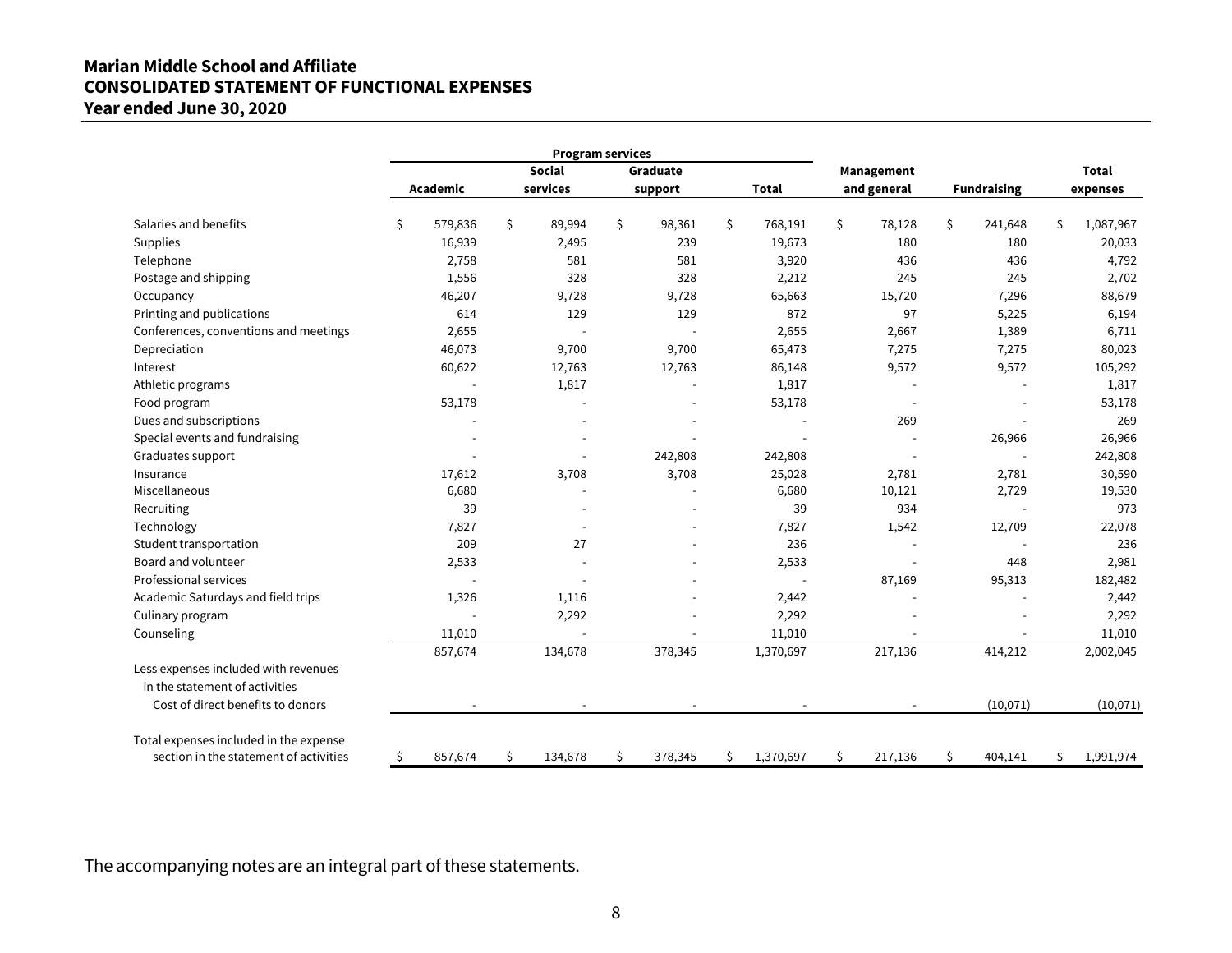# **Marian Middle School and Affiliate CONSOLIDATED STATEMENTS OF CASH FLOWS Years ended June 30,**

| Increase in cash and cash equivalents                                                          |               |
|------------------------------------------------------------------------------------------------|---------------|
|                                                                                                |               |
| Cash flows from operating activities                                                           |               |
| Change in net assets<br>\$<br>749,410<br>\$                                                    | 860,484       |
| Adjustments to reconcile change in net assets                                                  |               |
| to net cash provided by operating activities                                                   |               |
| Depreciation and amortization<br>146,900                                                       | 96,004        |
| Realized and unrealized gain on investments<br>(53,950)                                        | (44, 915)     |
| Loss on disposal of fixed asset<br>527                                                         | 200           |
| Discount on below market rate loans<br>34,702                                                  | (217, 925)    |
| Contributions restricted for capital improvements<br>(109, 747)                                | (366, 848)    |
| Forgiveness of Paycheck Protection Program Loan<br>(205, 384)<br>(Increase) decrease in assets |               |
| Grants and contributions receivable - net<br>95,666                                            | 59,852        |
| Prepaid expense<br>(14, 770)                                                                   | 13,273        |
| Increase (decrease) in liabilities                                                             |               |
| Accounts payable<br>(40, 569)                                                                  | (97, 400)     |
| <b>Accrued liabilities</b><br>(9, 916)                                                         | 5,800         |
| Net cash provided by operating activities<br>592,869                                           | 308,525       |
| Cash flows from investing activities                                                           |               |
| Proceeds from sale of investments<br>1,496,655                                                 | 111,698       |
| Purchase of investments<br>(1,089,689)                                                         | (1, 140, 717) |
| Purchase of property and equipment<br>(977, 869)                                               | (1,461,161)   |
| Net cash used in investing activities<br>(570, 903)                                            | (2,490,180)   |
| <b>Cash flows from financing activities</b>                                                    |               |
| Issuance of note receivable                                                                    | (3,419,337)   |
| Proceeds from the issuance of long-term debt                                                   | 6,170,000     |
| Proceeds from Paycheck Protection Program loan<br>205,000                                      | 205,384       |
| Payments on long-term debt<br>(186, 535)                                                       | (590, 324)    |
| Debt issuance costs                                                                            | (639, 227)    |
| Contributions restricted for capital improvements                                              |               |
| and graduate support endowment<br>478,145                                                      | 666,989       |
| Net cash provided by financing activities<br>496,610                                           | 2,393,485     |
| NET INCREASE IN CASH AND CASH                                                                  |               |
| EQUIVALENTS<br>518,576                                                                         | 211,830       |
|                                                                                                |               |
| Cash and cash equivalents at beginning of year<br>2,675,803                                    | 2,463,973     |
| Cash and cash equivalents at end of year<br>\$<br>\$<br>3,194,379                              | 2,675,803     |
| <b>Supplemental disclosures</b>                                                                |               |
| Noncash investing and financing activities:                                                    |               |
| Accounts payable for property and equipment<br>\$<br>-S                                        | 48,914        |
| <b>Reconciliation to Statements of Financial Position</b>                                      |               |
| Cash and cash equivalents<br>\$<br>\$<br>2,505,549                                             | 935,262       |
| Cash and cash equivalents whose use is limited                                                 |               |
| Capital improvements and other costs under New Market<br>177,188                               | 1,178,810     |
| Tax Credit Financing Agreement                                                                 |               |
| Transforming Lives, Building for our Future Campaign<br>42,818                                 | 493,353       |
| Endowment for graduate support<br>468,824                                                      | 68,378        |
| 3,194,379<br>\$<br>\$                                                                          | 2,675,803     |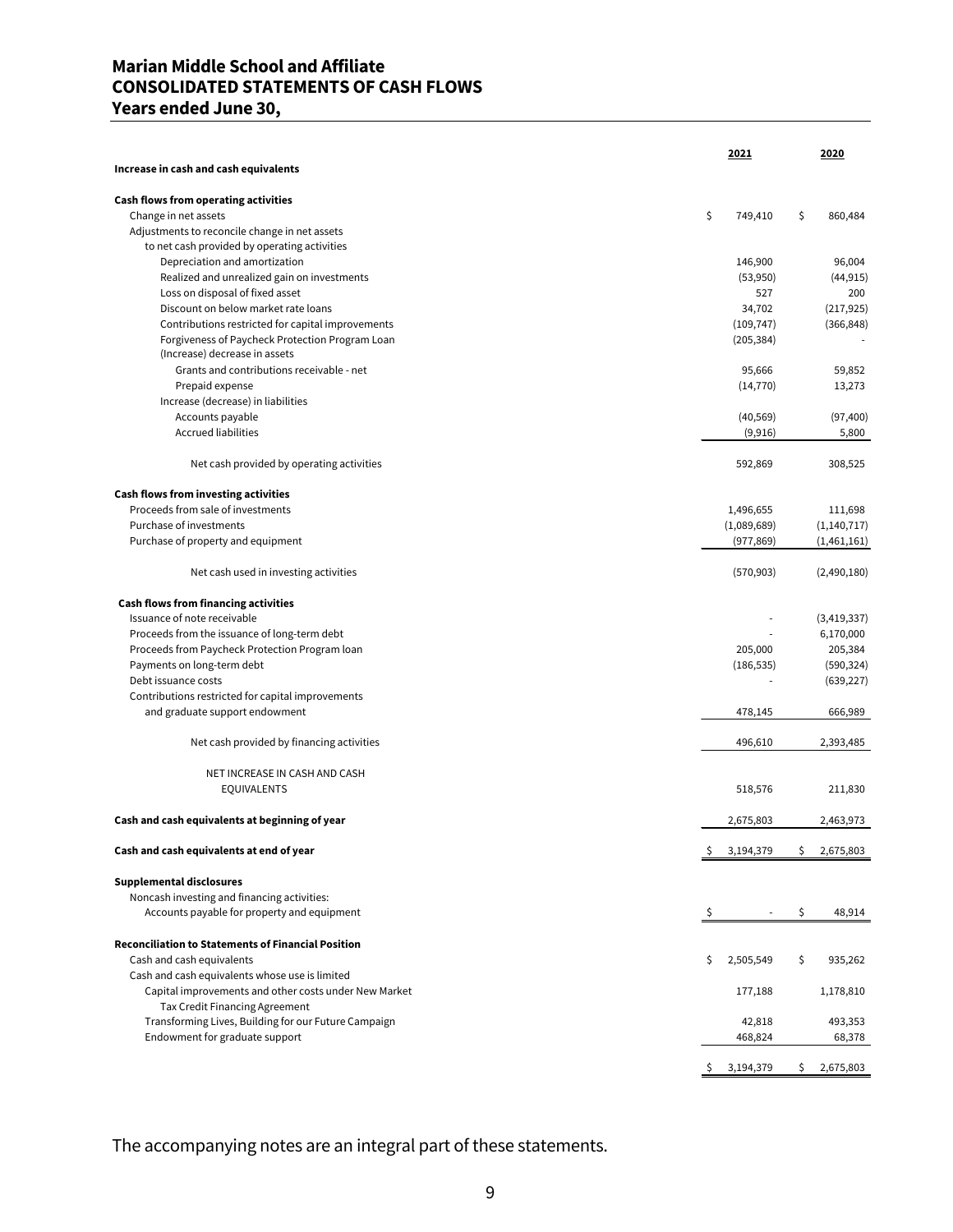# **NOTE A | NATURE OF ENTITY**

Marian Middle School (the School) is a not-for-profit middle school (fifth – eighth grade) for girls of lowincome families in St. Louis, Missouri. Contributions and grants represent the School's primary source of revenue.

In September 2019, the School created a supporting organization, Marian Middle School Supporting Organization (the "Supporting Organization") to take advantage of New Market Tax Credit (NMTC) financing. NMTC financing allows an entity to receive a loan or investment capital from outside investors, who will receive new market tax credits to be applied against their federal tax liability. As a result, the School has invested \$3,419,337 and was able to secure two 30-year loans in the amounts of \$3,419,337 and \$1,380,663 for a total of \$4,800,000 payable to a community development entity. The loan proceeds are to be used solely for the purpose of making improvements to the School including a new HVAC system and windows, improvements to the enrichment building, and fund a long-term working capital reserve to support the financial stability of the School.

The consolidated financial statements include Marian Middle School and its affiliate, Marian Middle School Supporting Organization. The Supporting Organization is consolidated since the School has both an economic interest in the Supporting Organization and control of the Supporting Organization through a majority voting interest in its governing board. All material intercompany accounts and transactions have been eliminated.

# **NOTE B | SUMMARY OF ACCOUNTING POLICIES**

A summary of the significant accounting policies applied in the preparation of the financial statements follows.

#### *Cash and Cash Equivalents*

The School considers all liquid investments with original maturities of three months or less to be cash equivalents.

#### *Investments and Investment Return*

Investments are reported at fair value. Financial Accounting Standards Board (FASB) Accounting Standards Codification (ASC) *820* defines fair value as the price that would be received to sell an asset or paid to transfer a liability in an orderly transaction between market participants at the measurement date and in the principal or most advantageous market for the asset or liability. FASB ASC 820 also establishes a fair value hierarchy that prioritizes the inputs to valuation techniques used to measure fair value. The three levels of fair value hierarchy are described below.

Level 1 Inputs to the valuation methodology are unadjusted quoted prices for identical assets and liabilities in active markets that the School has the ability to access.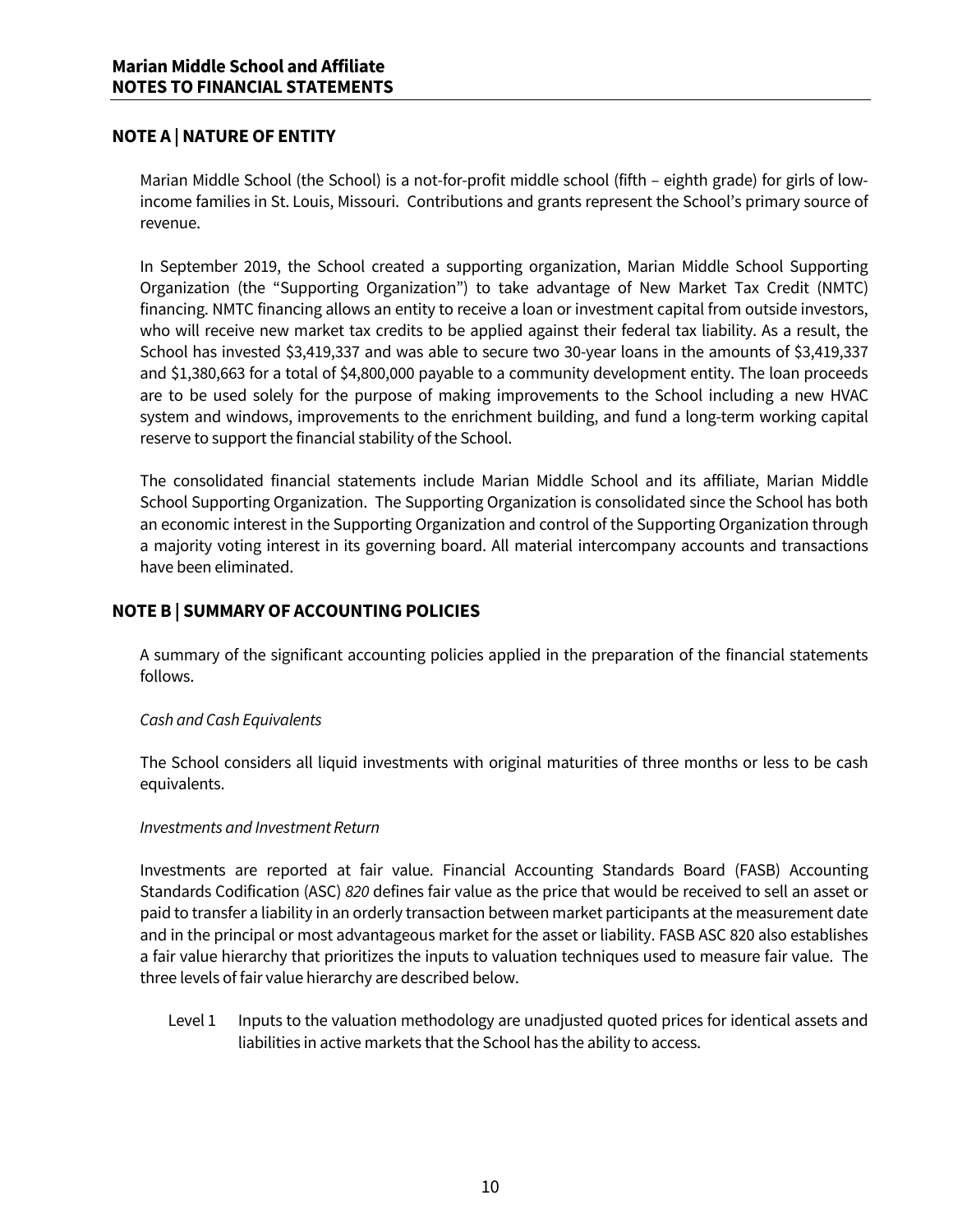- Level 2 Inputs to the valuation methodology include quoted prices for similar assets or liabilities in active markets, quoted prices for identical or similar assets or liabilities in inactive markets, or inputs other than quoted prices that are observable, either directly or indirectly, for substantially the full term of the asset or liability.
- Level 3 Inputs to the valuation methodology are unobservable and significant to the fair value measurement.

The investment's fair value measurement level within the fair value hierarchy is based on the lowest level of any input that is significant to the fair value measurement. Valuation techniques used need to maximize the use of observable inputs and minimize the use of unobservable inputs.

Net investment income is reported in the Statements of Activities and consists of interest and dividend income, realized and unrealized capital gains and losses, less external investment expenses.

## *Grants and Contributions Receivable*

The School provides an allowance for doubtful accounts equal to the estimated collection losses that will be incurred in collection of all receivables. The estimated losses are based on historical collection experience and a review of the current status of existing receivables.

#### *Property and Equipment*

Property and equipment are reported at cost if purchased or at fair value as of the date received, if donated. Expenditures in excess of \$5,000 and extend the useful lives of the assets are capitalized, while maintenance and repairs are expensed. Depreciation and amortization of property and equipment is provided over their estimated useful lives using the straight-line method. The estimated service lives of assets are as follows:

|                            | Years    |
|----------------------------|----------|
| Furniture and equipment    | $3 - 7$  |
| Buildings and improvements | $7 - 40$ |
| Vehicles                   | ь        |

#### *Net Assets*

Net assets, revenues, gains and losses are classified based on the existence or absence of donor or grantor-imposed restrictions. Accordingly, net assets and changes therein are classified and reported as follows:

Net assets without donor restrictions - Net assets available for use in general operations and not subject to donor or certain grantor restrictions.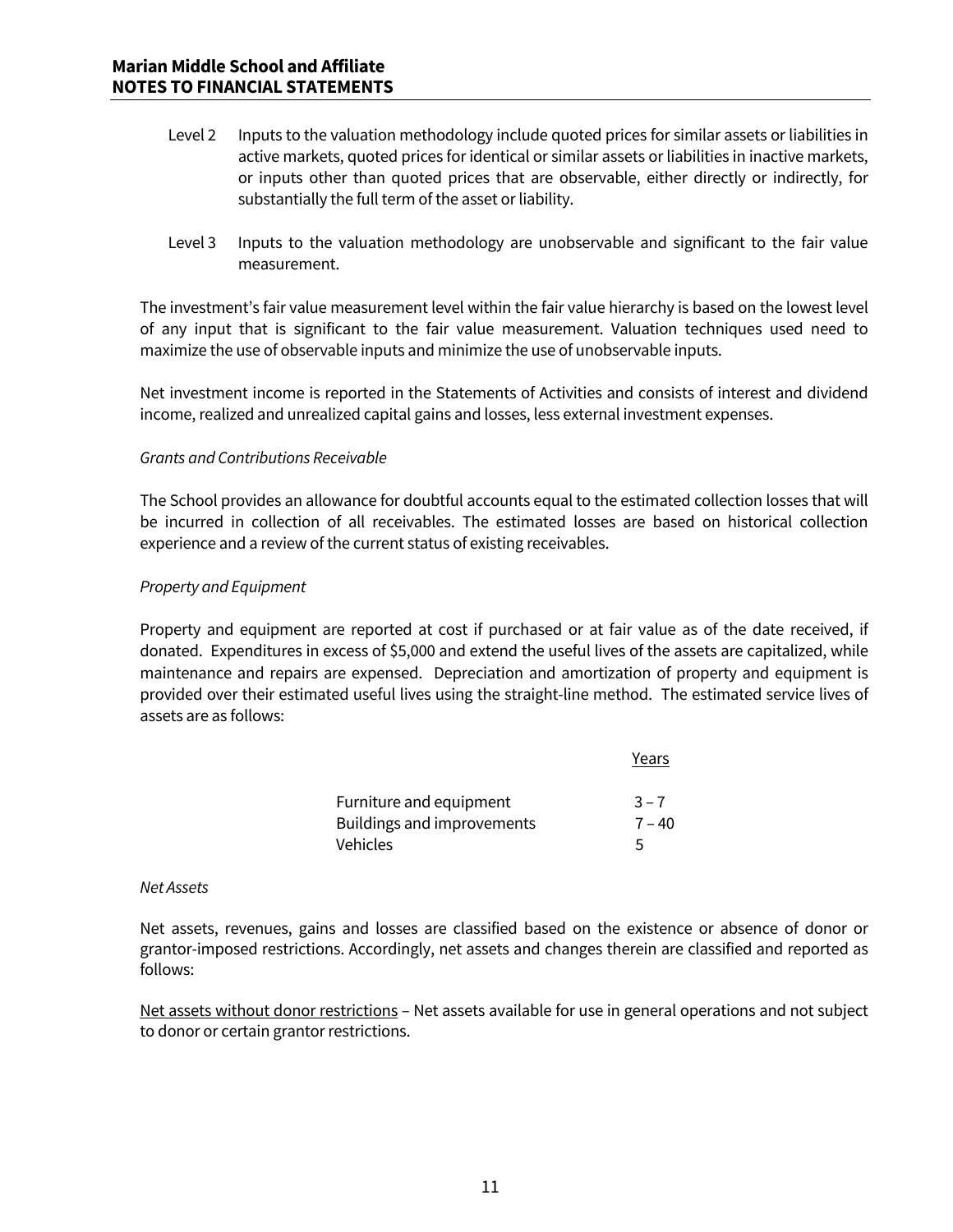Net assets with donor restrictions - Net assets subject to donor or certain grantor-imposed restrictions. Some donor-imposed restrictions are temporary in nature, such as those that will be met by the passage of time or other events specified by the donor. Other donor-imposed restrictions are perpetual in nature, where the donor stipulates that resources be maintained in perpetuity. The School reports contributions restricted by donors as increases in net assets without donor restrictions if the restrictions expire (that is, when a stipulated time restriction ends or purpose restriction is accomplished) in the reporting period in which the revenue is recognized. All other donor-restricted contributions are reported as increases in net assets with donor restrictions. When a restriction expires, net assets with donor restrictions are reclassified to net assets without donor restrictions and reported in the Statements of Activities as net assets released from restrictions.

#### *Revenue and Revenue Recognition*

Revenue is recognized when earned. Contributions and grants are recognized when cash, securities or other assets or an unconditional promise to give is received.

#### *Functional Allocation of Expenses*

The costs of providing program and supporting services have been summarized on a functional basis in the Statements of Activities. The Statements of Functional Expenses present the natural classification detail of expenses by function. Accordingly, certain costs have been allocated among the program and supporting services benefited as disclosed in Note P.

#### *Income Taxes*

The School and Supporting Organization qualify as charitable organizations as defined by Internal Revenue Code 501(c)(3), and accordingly they are exempt from Federal income taxes under Internal Revenue Code Section 501(a) and similar provisions of state law. The School and Supporting Organization file federal information returns. The information returns are generally subject to examination by the Internal Revenue Service for a period of three years from the date they are to be filed.

#### *Use of Estimates*

In preparing financial statements in conformity with accounting principles generally accepted in the United States of America, management is required to make estimates and assumptions that affect the reported amounts of assets and liabilities, the disclosure of contingent assets and liabilities as of the date of the financial statements, and the reported amounts of revenues and expenses during the reporting period. Actual results could differ from these estimates.

#### *Subsequent Events*

In preparing these financial statements, the School has evaluated events and transactions for potential recognition or disclosure through December 6, 2021, the date the financial statements were available to be issued.

#### *Reclassifications*

Certain reclassifications have been made to the 2020 financial statements to conform to the 2021 presentation.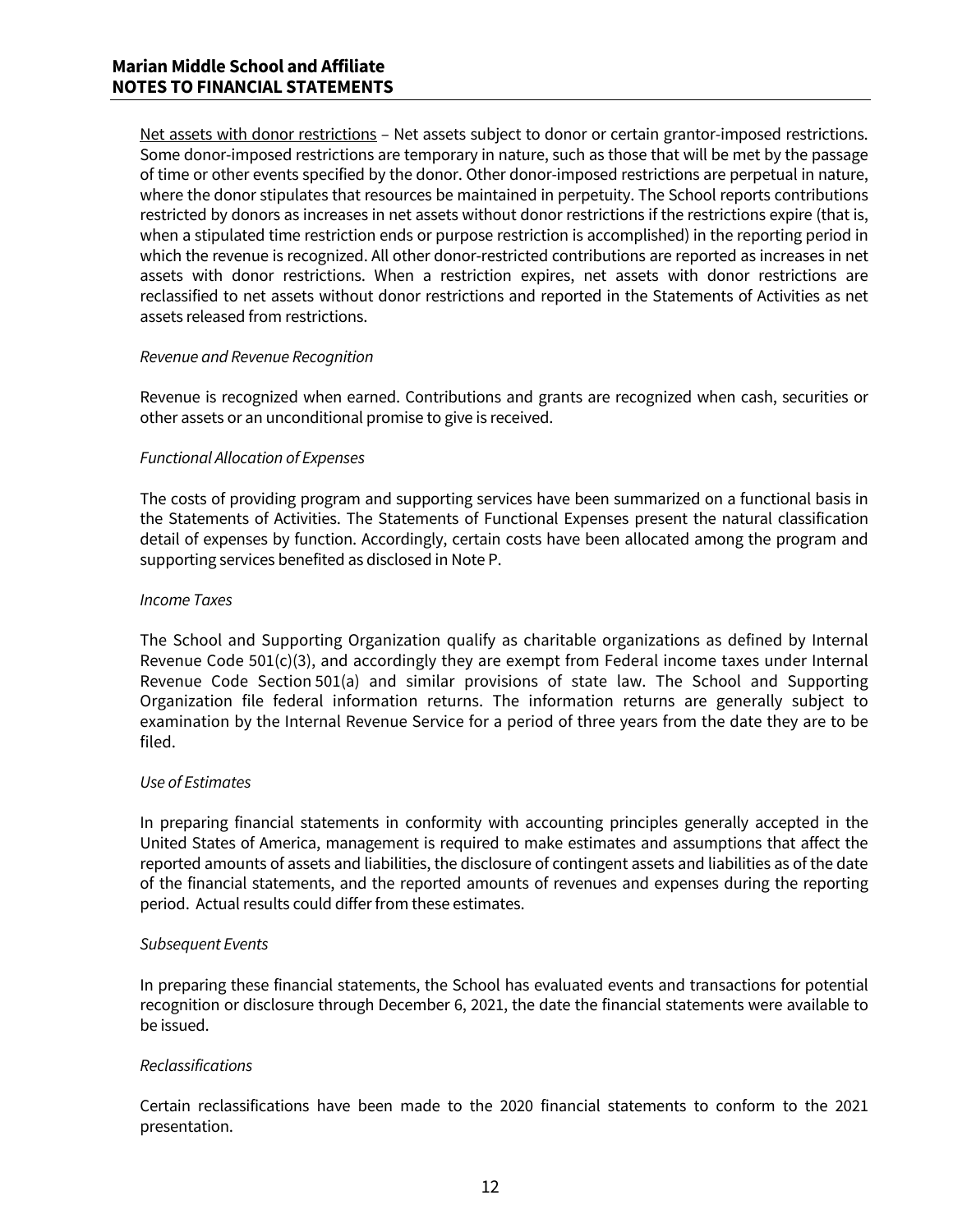# **NOTE C | LIQUIDITY AND AVAILABILITY OF FINANCIAL ASSETS**

The following represents financial assets as of the financial position date, reduced by amounts not available for general use within one year of the financial position date because of contractual or donorimposed restrictions. Amounts not available include a donor-restricted endowment.

|                                                                            | June 30, |               |    |               |  |
|----------------------------------------------------------------------------|----------|---------------|----|---------------|--|
|                                                                            |          | 2021          |    | 2020          |  |
| Cash and cash equivalents                                                  | \$       | 2,505,549     | \$ | 935,262       |  |
| Investments                                                                |          | 1,697,548     |    | 2,050,564     |  |
| Grants and contributions receivable - net                                  |          | 93,190        |    | 188,856       |  |
| Cash and cash equivalents whose use is limited                             |          | 688,830       |    | 1,740,541     |  |
| Contributions receivable restricted for the Transforming Lives, Building   |          |               |    |               |  |
| for our Future Campaign - net                                              |          | 918,038       |    | 1,286,436     |  |
| Note receivable                                                            |          | 3,419,337     |    | 3,419,337     |  |
| Total financial assets                                                     |          | 9,322,492     |    | 9,620,996     |  |
| Cash and cash equivalents whose use is limited to capital improvements and |          |               |    |               |  |
| other costs under New Market Tax Credit Financing Agreement                |          | (177, 188)    |    | (1, 178, 810) |  |
| Donor-imposed restrictions for the Transforming Lives, Building for our    |          |               |    |               |  |
| Future Campaign -capital improvements and graduate support                 |          | (960, 856)    |    | (1,779,789)   |  |
| Endowment for graduate support                                             |          | (468, 824)    |    | (68, 378)     |  |
| Notes receivable to be collected in more than one year                     |          | (3, 419, 337) |    | (3,419,337)   |  |
| Other donor restrictions                                                   |          | (604, 495)    |    | (735,084)     |  |
|                                                                            | \$       | 3,691,792     | S  | 2,439,598     |  |

As part of the School's liquidity management plan, the School maintains an operating reserve to fund general operating expenses. The balance of the working capital reserve was \$800,000 and \$1,200,000 as of June 30, 2021 and 2020, respectively, which is reported in the Statements of Financial Position as cash and cash equivalents and investments without restrictions.

# **NOTE D | FAIR VALUE MEASUREMENT**

The following is a description of the valuation methodologies used by the School to measure assets at estimated fair value. There have been no changes in the methodologies used at June 30, 2021 and 2020.

When available, the School uses quoted market prices to determine the fair value of assets. Investments in U.S. Treasury Notes, mutual funds and exchange-traded products are valued based on the quoted market price of the investment on their respective exchange. These investments are Level 1.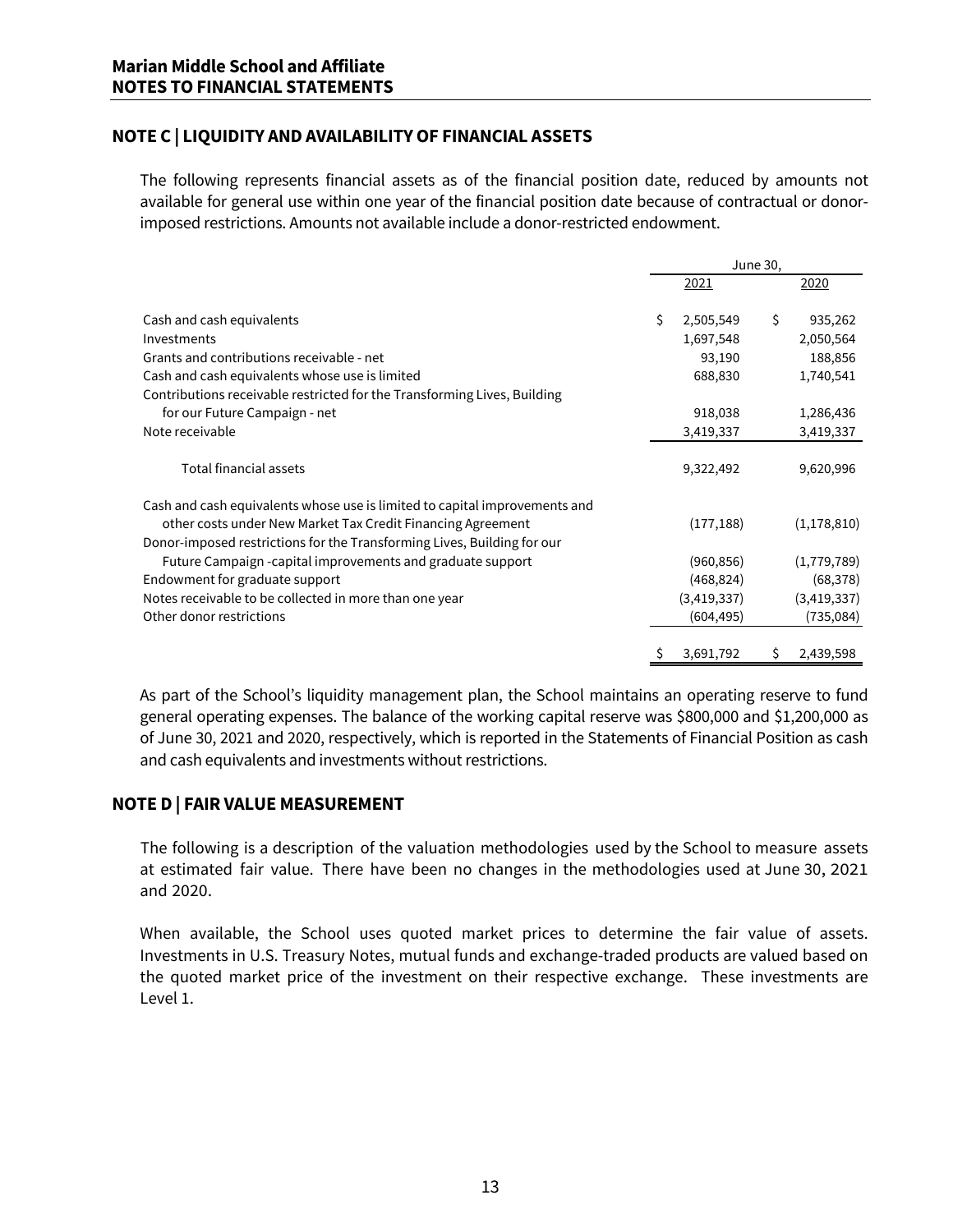The methodologies described above may produce a fair value calculation that may not be indicative of net realizable value or reflective of future fair values. Furthermore, while the School believes its valuation methodologies are appropriate and consistent with other market participants, the use of different methodologies or assumptions to determine the fair value of certain financial instruments could result in a different fair value measurement at the reporting date.

A summary of assets at June 30, 2021 measured at fair value on a recurring basis were as follows:

|                          | Fair value  |  |           |         |                          |         |                          |
|--------------------------|-------------|--|-----------|---------|--------------------------|---------|--------------------------|
|                          | measurement |  | Level 1   | Level 2 |                          | Level 3 |                          |
|                          |             |  |           |         |                          |         |                          |
| Investments              |             |  |           |         |                          |         |                          |
| Mutual funds             | 1,229,421   |  | 1,229,421 |         |                          |         | -                        |
| Exchange-traded products | 468,127     |  | 468,127   |         | -                        |         | -                        |
|                          |             |  |           |         |                          |         |                          |
| Total investments        | 1,697,548   |  | 1,697,548 |         | $\overline{\phantom{0}}$ |         | $\overline{\phantom{0}}$ |

A summary of assets at June 30, 2020 measured at fair value on a recurring basis were as follows:

|                          | Fair value  |   |           |         |                          |                          |
|--------------------------|-------------|---|-----------|---------|--------------------------|--------------------------|
|                          | measurement |   | Level 1   | Level 2 |                          | Level 3                  |
|                          |             |   |           |         |                          |                          |
| Investments              |             |   |           |         |                          |                          |
| U.S. Treasury Notes      | 991,579     | S | 991,579   |         |                          |                          |
| Mutual funds             | 718,222     |   | 718,222   |         |                          |                          |
| Exchange-traded products | 340,763     |   | 340,763   |         | ۰                        |                          |
|                          |             |   |           |         |                          |                          |
| Total investments        | 2,050,564   |   | 2,050,564 |         | $\overline{\phantom{0}}$ | $\overline{\phantom{a}}$ |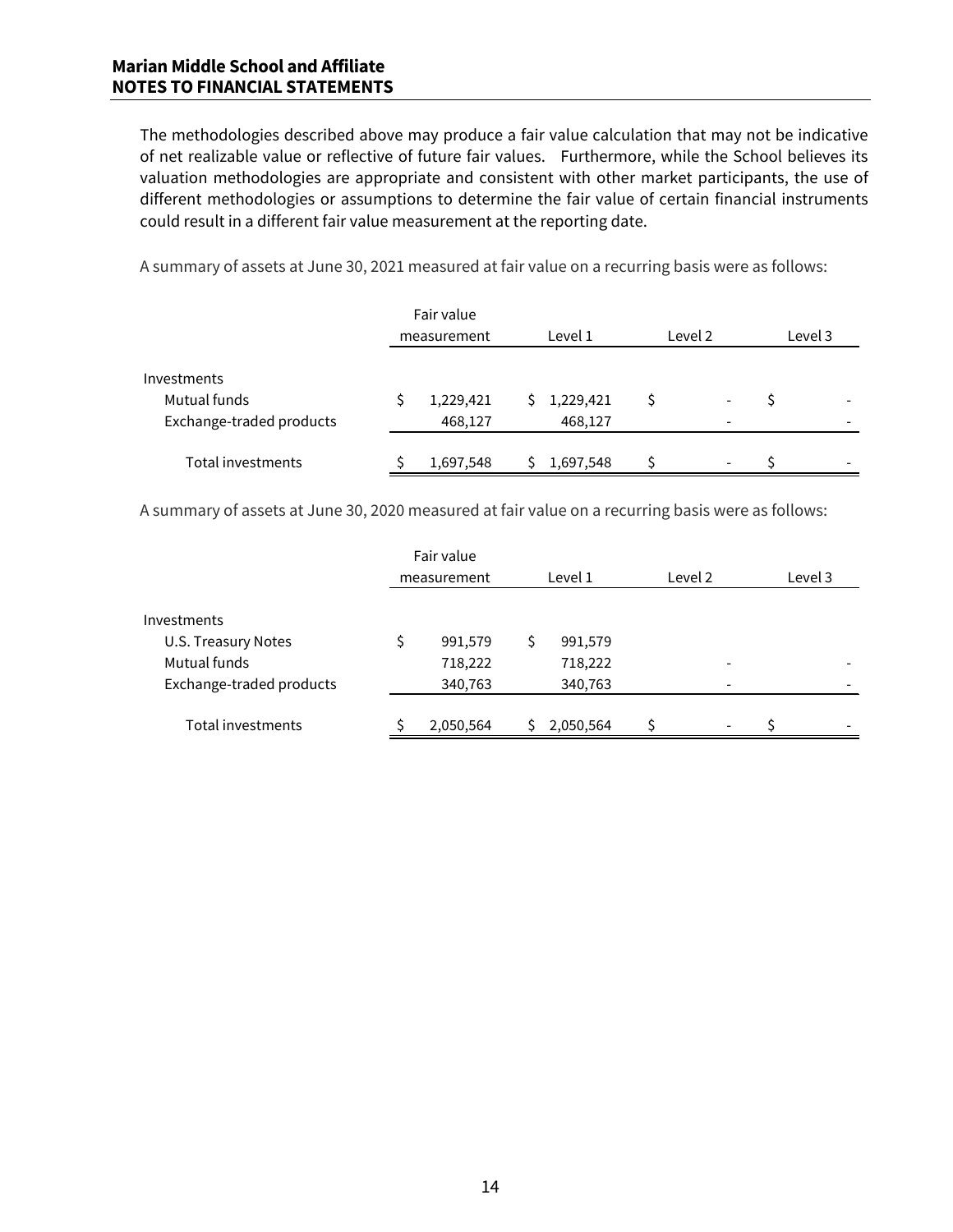# **NOTE E | GRANTS AND CONTRIBUTIONS RECEIVABLE**

Grants and contributions receivable consist of pledges related to annual giving, Graduate Support Program, and Transforming Lives, Building for our Future capital campaign. Balances at June 30, are as follows:

|                                                                               | 2021          |    | 2020      |
|-------------------------------------------------------------------------------|---------------|----|-----------|
| Due in less than one year                                                     | \$<br>531,160 | \$ | 590,930   |
| Due in one to five years                                                      | 453,444       |    | 893,029   |
| Due in more than five years                                                   | 50,000        |    | 50,000    |
|                                                                               | 1,034,604     |    | 1,533,959 |
| Less discount to present value<br>Less allowance for uncollectible grants and | (13,983)      |    | (31,616)  |
| contributions receivable                                                      | (9, 393)      |    | (27, 051) |
|                                                                               | 1,011,228     | S  | 1,475,292 |

The following schedule summarizes the presentation of grants and contributions receivable on the Statements of Financial Position at June 30,:

|                                                                                                                   | 2021 |           |  | 2020      |
|-------------------------------------------------------------------------------------------------------------------|------|-----------|--|-----------|
| Grants and contributions receivable - net                                                                         |      | 93,190    |  | 188,856   |
| Contributions receivable restricted for the Transforming Lives,<br>Building for our Future Capital Campaign - net |      | 918,038   |  | 1,286,436 |
|                                                                                                                   |      | 1,011,228 |  | 1,475,292 |

## **NOTE F | NOTE RECEIVABLE**

Marian Middle School Supporting Organization funded a loan of \$3,419,337 to Twain Financial Partners, LLC (Twain), who then loaned the proceeds to St. Louis New Markets Tax Credit Fund 54, LLC who then loaned the funds to Marian Middle School. The note matures September 11, 2049. Twain will make interest only payments to Marian Middle School Supporting Organization over six years at 1.0% and the loan will then amortize over the remaining term with Twain scheduled to repay the full amount of the loan to Marian Middle School Supporting Organization over the subsequent 24 years.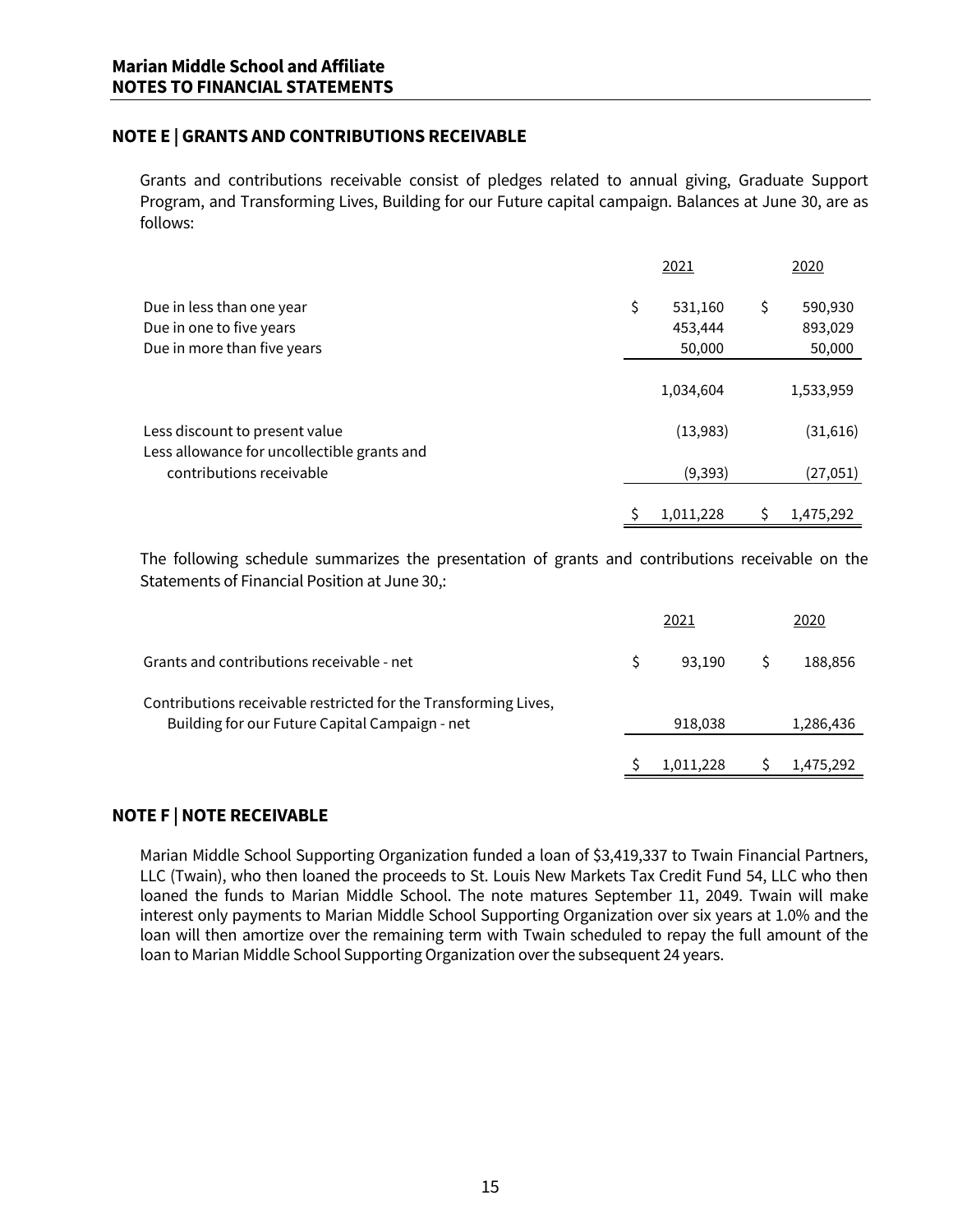# **NOTE G | PROPERTY AND EQUIPMENT**

Property and equipment consists of the following at June 30,:

|                               | 2021          | 2020          |
|-------------------------------|---------------|---------------|
| Furniture and equipment       | \$<br>480,270 | \$<br>513,154 |
| Building and improvements     | 2,588,097     | 1,661,186     |
| Vehicles                      |               | 5,000         |
|                               | 3,068,367     | 2,179,340     |
| Less accumulated depreciation | 636,749       | 580,895       |
|                               | 2,431,618     | 1,598,445     |
| Construction in progress      | 935,627       | 917,050       |
| Land                          | 70,178        | 70,178        |
|                               | 3,437,423     | 2,585,673     |

# **NOTE H | PAYROLL PROTECTION PROGRAM LOAN**

On April 20, 2020, the School was granted a loan from Great Southern Bank in the aggregate amount of \$205,384, pursuant to the Paycheck Protection Program (the "PPP") under Division A, Title I of the CARES Act, which was enacted March 27, 2020. The loan was used for qualifying expenses by the School and subsequently forgiven. The loan proceeds were reported as grants and contributions in the Statement of Activities for the year ended June 30, 2021.

On February 19, 2021, the School was granted a second PPP loan from Great Southern Bank in the aggregate amount of \$205,000. The loan matures on February 19, 2026 and bears interest at a rate of 1.00% per annum. This loan may also be forgiven if used for qualifying expenses. The note is payable monthly beginning on the date the Small Business Association remits the loan forgiveness amount to Great Southern Bank, or if the School were not to apply for forgiveness, ten months after the end of the loan forgiveness covered period. The note may be prepaid by the School at any time prior to maturity with no prepayment penalties.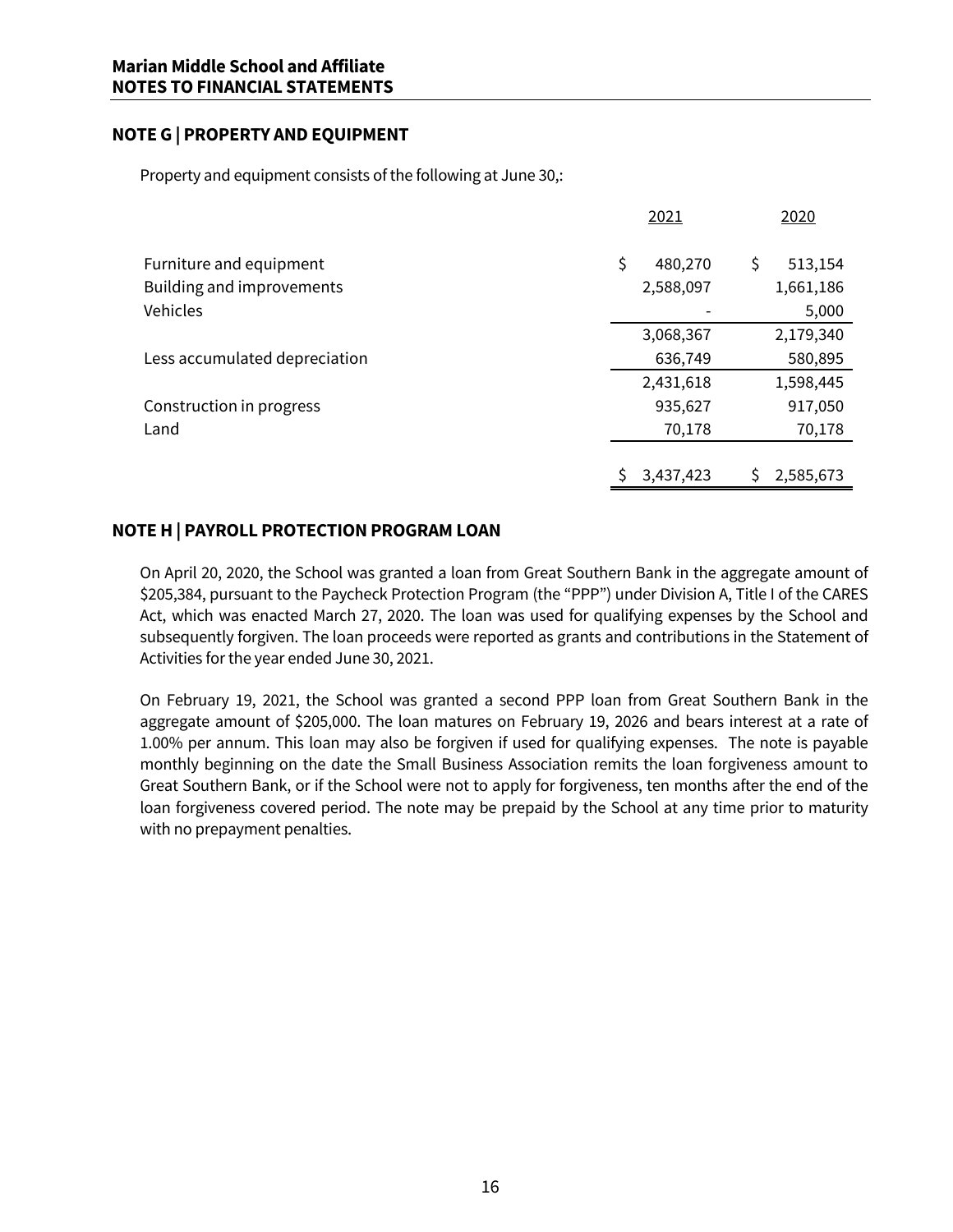# **NOTE I | LONG-TERM DEBT**

Long-term debt consists of the following at June 30,:

|                                                             | 2021          |   | 2020       |
|-------------------------------------------------------------|---------------|---|------------|
| <b>Construction Loan</b>                                    |               |   |            |
| St. Mary's Institute of O'Fallon                            | \$<br>300,000 | S | 300,000    |
| Loretto Literary and Benevolent Institution                 | 293,141       |   | 300,000    |
| School Sisters of Notre Dame Central Pacific Province       | 300,000       |   | 300,000    |
| <b>Great Southern Bank Senior Loan</b>                      |               |   | 179,676    |
| St. Louis New Markets Tax Credit Fund 54, LLC               |               |   |            |
| Note A                                                      | 3,419,337     |   | 3,419,337  |
| Note B                                                      | 1,380,663     |   | 1,380,663  |
|                                                             | 5,693,141     |   | 5,879,676  |
| Less unamortized imputed interest on below market rate loan | (225, 816)    |   | (260, 518) |
| Less unamortized debt issuance costs                        | (601, 938)    |   | (623, 246) |
|                                                             | 4,865,387     |   | 4,995,912  |

In March 2019, the School obtained a \$300,000 note from St. Mary's Institute of O'Fallon. Interest is paid annually on the anniversary date of the note at an interest rate of 1%. The note was amended on September 10, 2019 to extend the term of the note through March 31, 2029. At this time, the entire unpaid principal balance on the note is due. The stated interest rate was below the current market rate at the date of the loan; accordingly, when the loan proceeds were advanced, the School recorded contribution revenue and a loan discount using a rate of 5.75%. The loan discount is being amortized over the life of the note and is reported as interest expense in the Statements of Activities.

In September 2019, the School obtained a \$300,000 note from Loretto Literary and Benevolent Institution. Interest is paid annually on the anniversary date of the note at an interest rate of 1%. Beginning December 31, 2020, the note requires annual principal payments as listed in the promissory note agreement. The loan matures on December 31, 2024 at which time the remaining unpaid principal and interest is due. The stated interest rate was below the current market rate at the date of the loan; accordingly, when the loan proceeds were advanced, the School recorded contribution revenue and a loan discount using a rate of 5.25%. The loan discount is being amortized over the life of the note and is reported as interest expense in the Statements of Activities.

In September 2019, the School obtained a \$300,000 note from School Sisters of Notre Dame Central Pacific Province. Interest is paid annually on the anniversary date of the note at an interest rate of 1%. The note matures on December 31, 2029, at which time, the entire unpaid principal balance on the note is due. The stated interest rate was below the current market rate at the date of the loan; accordingly, when the loan proceeds were advanced, the School recorded contribution revenue and a loan discount using a rate of 5.25%. The loan discount is being amortized over the life of the note and is reported as interest expense in the Statements of Activities.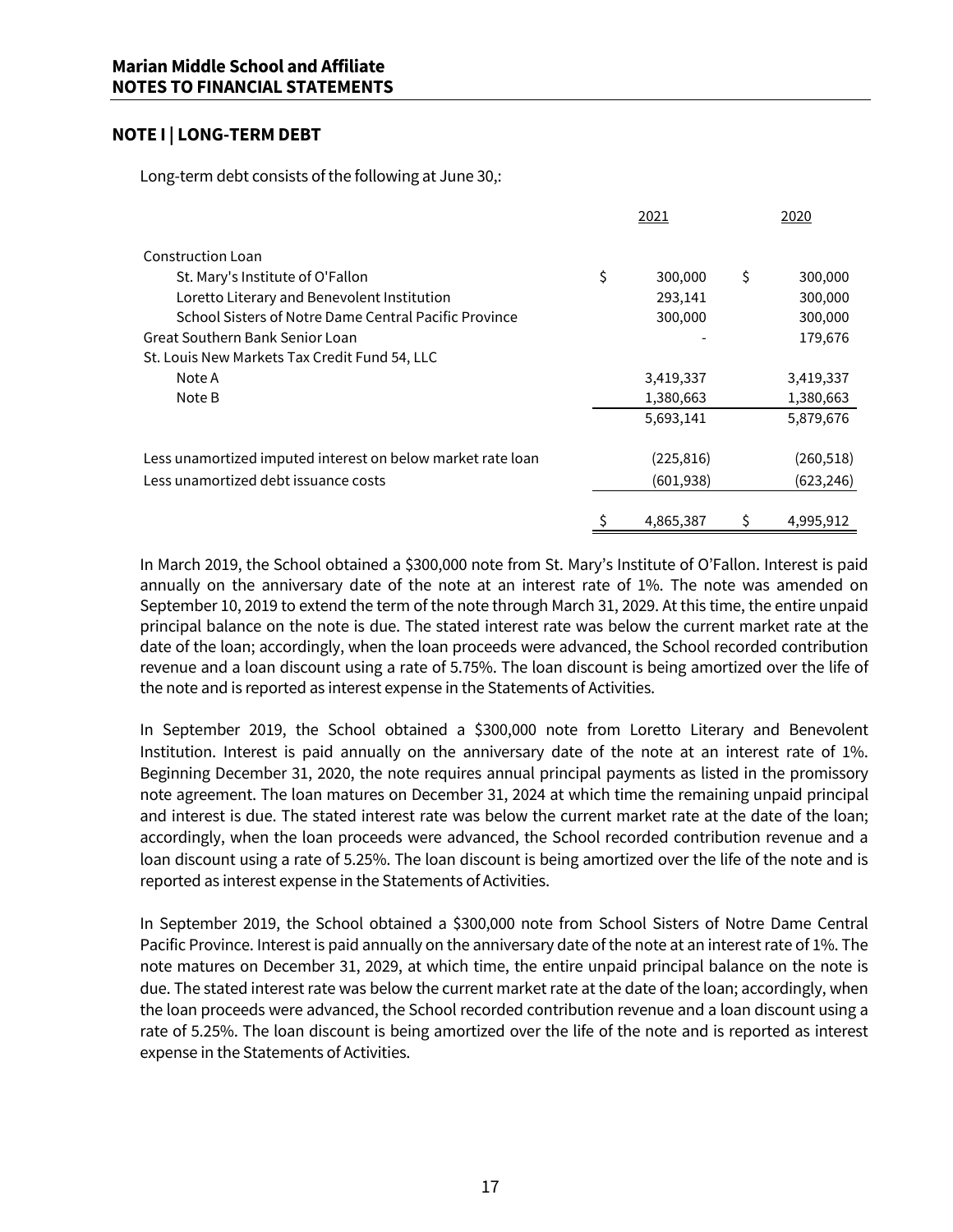In September 2019, the School obtained two loans from St. Louis New Markets Tax Credit Fund 54, LLC consisting of Note A in the amount of \$3,419,337 and Note B in the amount of \$1,380,663 for a total of \$4,800,000. The notes require quarterly interest only payments until September 30, 2025 at 1.083%. Commencing October 1, 2025 through the maturity date, quarterly principal and interest payments in the amount of \$40,557 for Note A and \$16,376 for Note B are due. The loan matures in September 2049. The loan is secured by a Deed of Trust on the School property. The loans may not be prepaid in whole or in part at any time prior to the expiration of the New Market Tax Credit Recapture Period, which began on the issuance date of the loans and ends on the seventh anniversary date of the loans.

Aggregate maturities of long-term debt are as follows:

| Year ended June 30, |    |           |
|---------------------|----|-----------|
| 2022                | \$ | 98,278    |
| 2023                |    | 96,612    |
| 2024                |    | 75,998    |
| 2025                |    | 22,253    |
| 2026                |    |           |
| Thereafter          |    | 5,400,000 |
|                     |    |           |
|                     | ς  | 5,693,141 |

Interest costs of \$10,054 and \$15,213 were capitalized as part of the cost of assets acquired during 2021 and 2020, respectively. Imputed interest expense for the year ended June 30, 2021 and 2020 was \$34,702 and \$28,692, respectively.

# **NOTE J | TRANSFORMING LIVES, BUILDING FOR OUR FUTURE CAMPAIGN**

During the year ended June 30, 2018, Marian initiated the Transforming Lives, Building for our Future campaign. The fundraising goal of the campaign is \$5 million. Campaign donors may restrict their contribution to capital improvements, an endowment for the graduate support program or for any other donor specified purpose. If the donor did not specify their preference for use, the contribution will be used for either capital improvements or the graduate support endowment at the discretion of the School's Board of Directors. Campaign contributions received were \$131,856 and \$610,234 and campaign expenses totaled \$965,751 and \$1,473,798 for the years ended June 30, 2021 and 2020, respectively.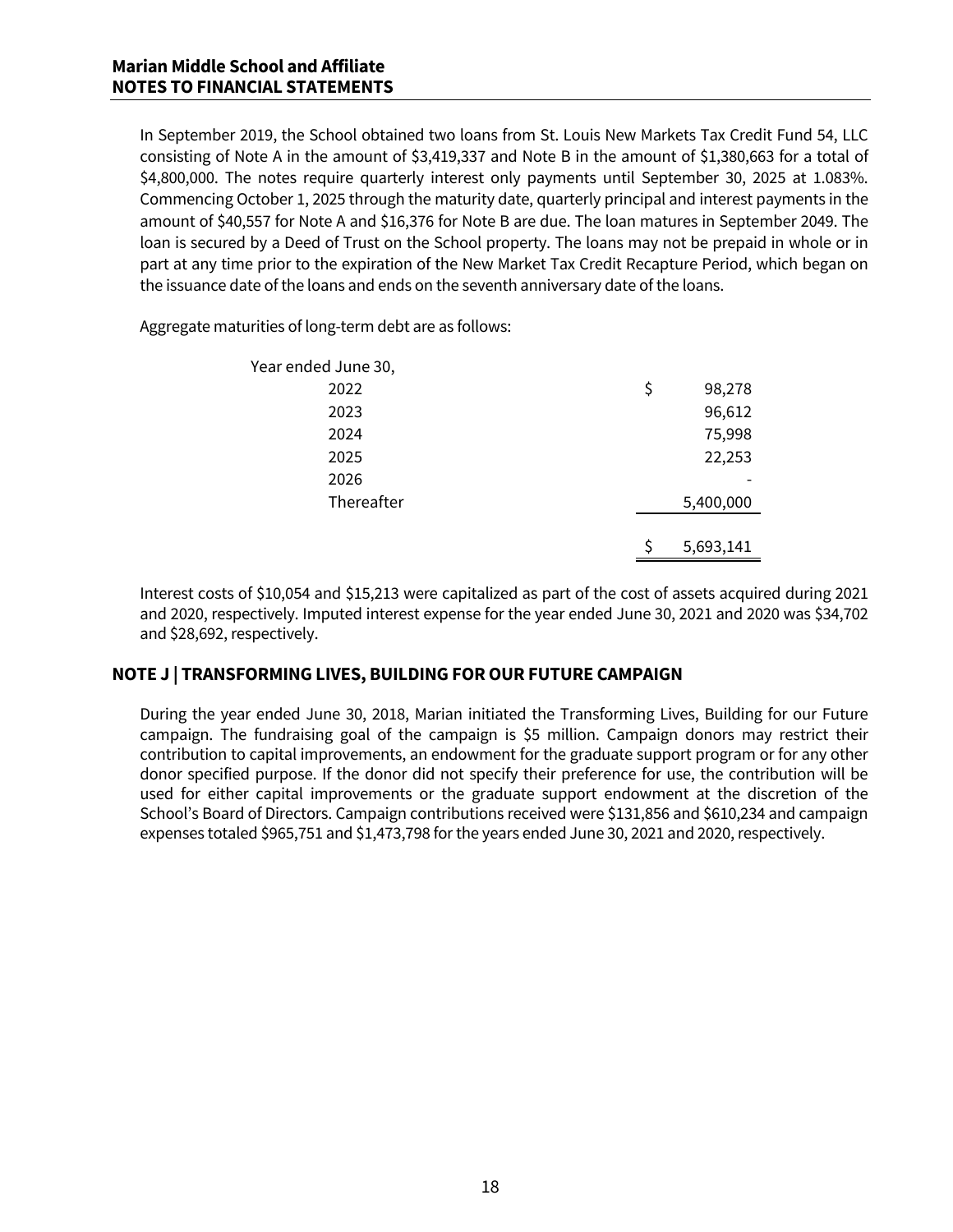# **NOTE K | NET ASSETS WITH DONOR RESTRICTIONS**

Net assets with donor restrictions are restricted for the following purposes or periods at June 30,:

|                                                                         | 2021      |   | 2020      |
|-------------------------------------------------------------------------|-----------|---|-----------|
| Subject to the passage of time                                          | 354,310   | S | 588,618   |
| Subject to expenditure for specified purpose                            |           |   |           |
| Graduate support                                                        | 222,997   |   | 130,516   |
| Marketing                                                               | 25,688    |   |           |
| Cultural Competency                                                     | 1,500     |   | 6,750     |
| Technology                                                              |           |   | 9,200     |
| Transforming Lives, Building for Our Future Campaign -                  |           |   |           |
| capital improvements and graduate support                               | 960.856   |   | 1,779,789 |
| Subject to endowment spending and appropriation                         |           |   |           |
| Transforming Lives, Building for Our Future Campaign - Graduate support | 68,824    |   | 68,378    |
|                                                                         |           |   |           |
|                                                                         | 1.634.175 |   | 2.583.251 |

Net assets were released from donor restrictions by incurring expenses satisfying the restricted purpose or by occurrence of the passage of time or other events specified by the donors as follows for the years ended June 30,:

|                                                                                                                                          | 2021      | 2020      |
|------------------------------------------------------------------------------------------------------------------------------------------|-----------|-----------|
| Expiration of time restrictions<br>Satisfaction of purpose restrictions<br>Graduate support<br><b>Cultural Competency</b><br><b>STEM</b> | 108,400   | 29,300    |
|                                                                                                                                          |           |           |
|                                                                                                                                          | 130,516   |           |
|                                                                                                                                          | 6,750     |           |
|                                                                                                                                          |           | 94,263    |
| Technology                                                                                                                               | 9,200     |           |
| Transforming Lives, Building for Our Future Campaign                                                                                     | 965,751   | 1,110,145 |
|                                                                                                                                          |           |           |
|                                                                                                                                          | 1,220,617 | 1,233,708 |

## **NOTE L | ENDOWMENT**

The School's endowment consists of donor-restricted funds to support the Graduate Support Program.

The Board of Directors of the School has interpreted Missouri's enacted version of the Uniform Prudent Management of Institutional Funds Act (UPMIFA) as requiring the preservation of the fair value of the original gift as of the gift date of the donor-restricted endowment funds unless there are explicit donor stipulations to the contrary. As a result of this interpretation, the School classifies as net assets with donor restrictions (a) the original value of gifts donated to the perpetual endowment, (b) the original value of subsequent gifts donated to the perpetual endowment and (c) accumulations of the perpetual endowment made in accordance with the direction of the applicable donor gift instrument at the time the accumulation is added to the fund. The remaining portion of the donor restricted endowment fund that is not retained in perpetuity is appropriated for expenditure by the School in a manner consistent with the standard of prudence prescribed by UPMIFA. In accordance with the UPMIFA, the School considers the following factors in making a determination to appropriate or accumulate donor-restricted endowment funds.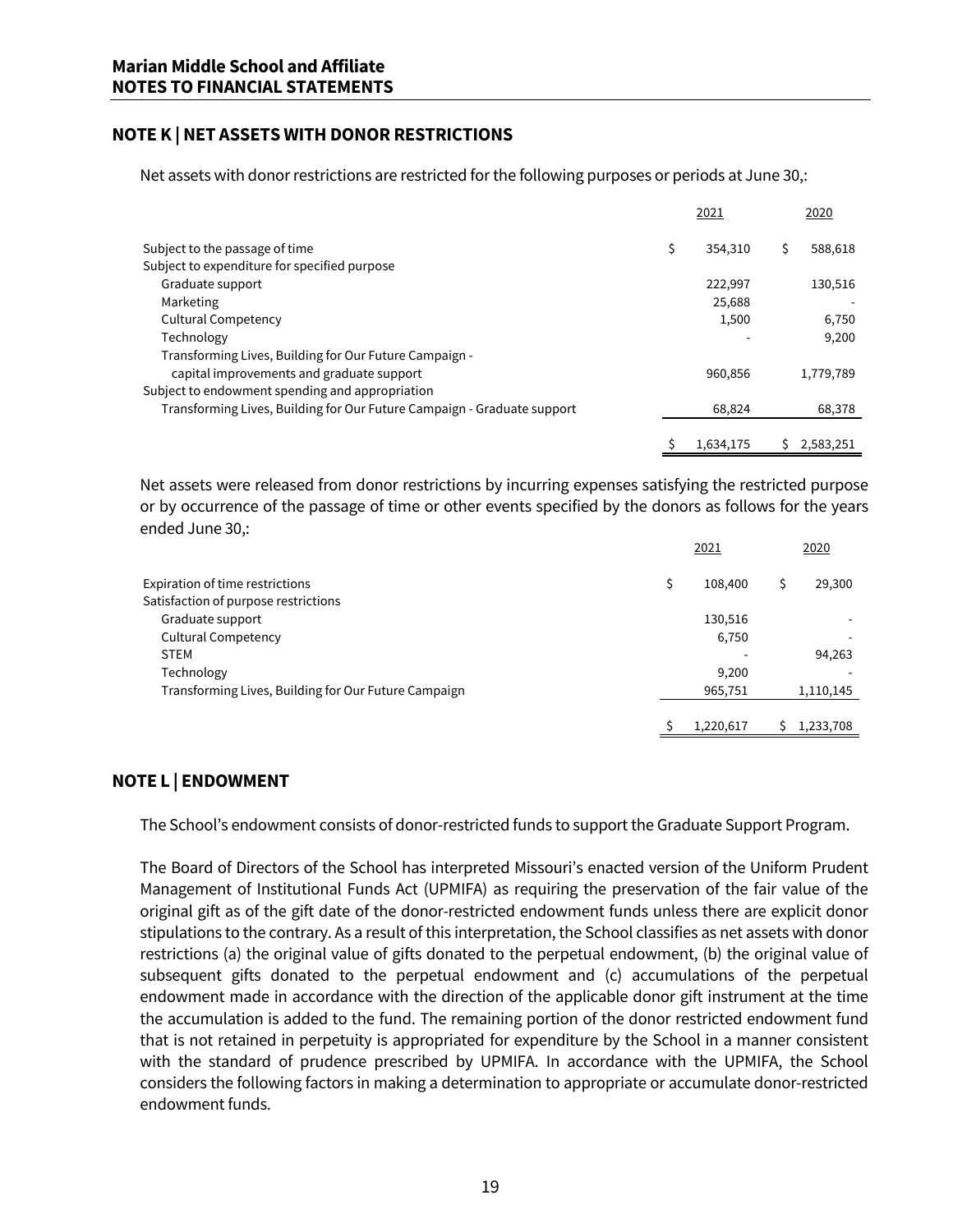- The duration and preservation of the fund
- The purposes of the School and the donor-restricted endowment fund
- General economic conditions
- The possible effect of inflation and deflation
- The expected total return from income and the appropriation of investments
- Other resources of the School
- The investment policies of the School

#### *Investment Objective*

The purpose of the endowment fund is to support the long term financial stability of the School and specifically, the Graduate Support Program, and maintain a balance of high-quality diversified investments to minimize risk and maximize returns.

#### *Spending Policy*

In order to preserve the corpus of the endowment over the long term, the School shall decide annually whether or not to withdraw any portion of the investment income, including capital appreciation, of the endowment fund. Any annual distribution cannot exceed 5% of the balance of the endowment fund.

Endowment net asset composition by type of fund as of June 30, 2021 is as follows:

|                                |               |              |                         | Total   |  |
|--------------------------------|---------------|--------------|-------------------------|---------|--|
|                                | Without donor | With donor   | endowment<br>net assets |         |  |
|                                | restrictions  | restrictions |                         |         |  |
|                                |               |              |                         |         |  |
| Endowment for graduate support | 400,000       | 68,824       |                         | 468,824 |  |

Endowment net asset composition by type of fund as of June 30, 2020 is as follows:

|                                |                               |  |                            |                         | Total  |  |
|--------------------------------|-------------------------------|--|----------------------------|-------------------------|--------|--|
|                                | Without donor<br>restrictions |  | With donor<br>restrictions | endowment<br>net assets |        |  |
| Endowment for graduate support |                               |  | 68,378                     |                         | 68,378 |  |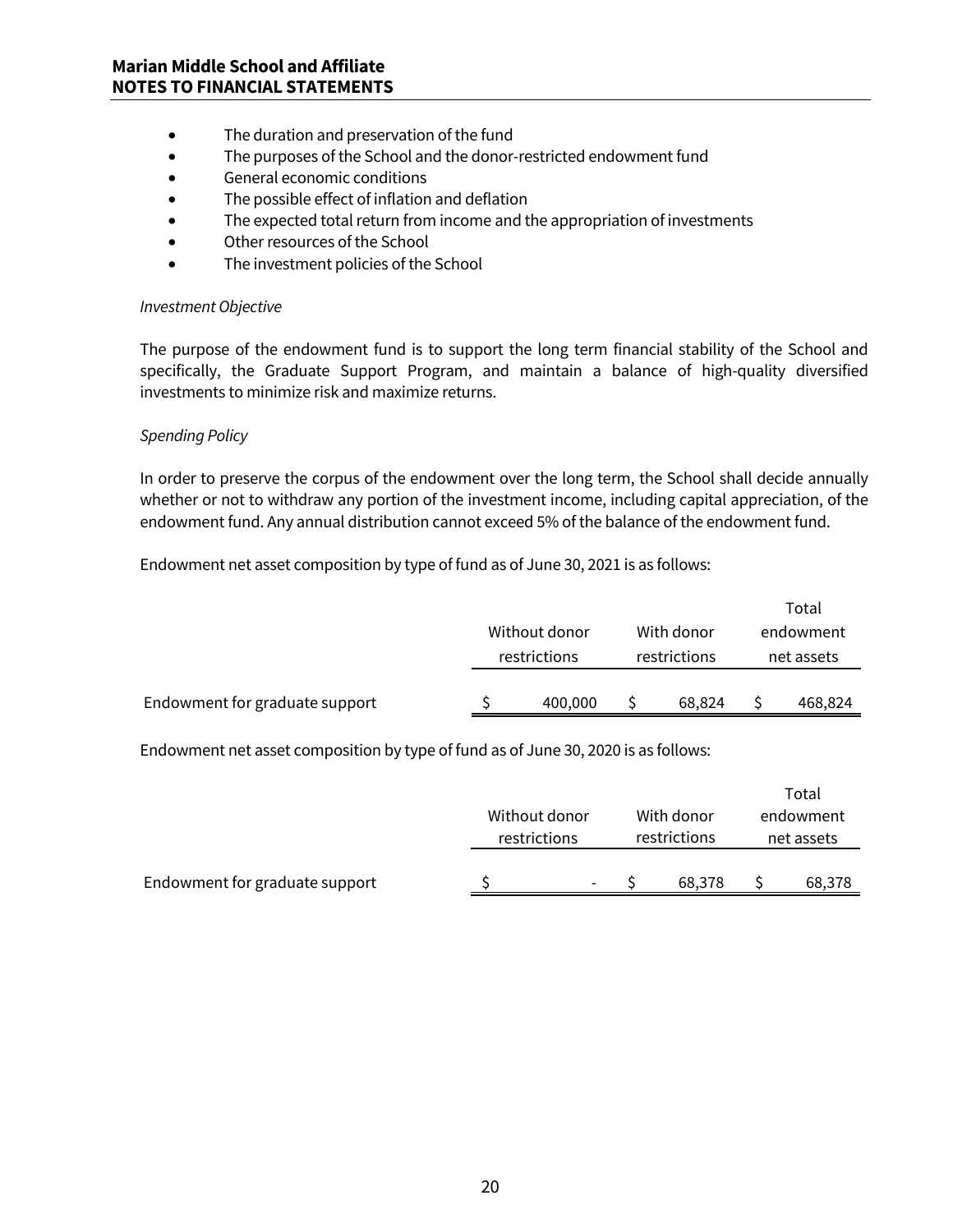|                                                                                         | Without donor<br>restrictions | With donor<br>restrictions |       | Total<br>endowment<br>net assets |
|-----------------------------------------------------------------------------------------|-------------------------------|----------------------------|-------|----------------------------------|
| Endowment net assets, June 30, 2019<br>Contributions                                    | \$                            | 66,776                     | 1,602 | \$<br>66,776<br>1,602            |
| Endowment net assets, June 30, 2020<br>Contributions<br>Board designation for endowment | 400,000                       | 68,378                     | 446   | 68,378<br>446<br>400,000         |
| Endowment net assets, June 30, 2021                                                     | 400,000                       | Ŝ<br>68.824                |       | Ŝ<br>468,824                     |

During the years ended June 30, 2021 and 2020, the School's endowment had the following activity:

# **NOTE M | TAX DEFERRED ANNUITY PLAN**

The School participates in a tax deferred annuity plan qualified under Section 403(b) of the Internal Revenue Code. The plan covers substantially all employees of the School. The School contributed 4% of gross salaries for qualified employees to the plan for the years ended June 30, 2021 and 2020. If they wish, employees may make contributions to the plan up to the maximum amount allowed by the Internal Revenue Code. Employer contributions were \$30,512 and \$30,888 for the years ended June 30, 2021 and 2020, respectively.

# **NOTE N | CONCENTRATION OF CREDIT RISK**

The School maintains its cash at two different financial institutions. At times, the balance in the accounts may exceed federally insured limits. The School has not experienced any losses in cash accounts and believes it is not exposed to any significant credit risk on cash.

Investment securities are exposed to various risks, such as interest rate, market and credit risk. Due to the level of risk associated with certain investment securities and the level of uncertainty related to changes in the value of investment securities, it is at least reasonably possible that changes in risk in the near term would materially affect the amounts reported in the financial statements.

## **NOTE O | COMMITMENTS AND CONTINGENCIES**

The NMTC financing includes certain compliance requirements, which if not met during the seven-year compliance period, require recapture of the tax credits.

## **NOTE P | FUNCTIONAL ALLOCATION OF EXPENSES**

Certain categories of expenses that are attributable to more than one program or supporting function are allocated on a reasonable basis that is consistently applied. The expenses that are allocated include salaries and benefits, occupancy costs, supplies, postage and telephone which are allocated on the basis of estimated time and effort.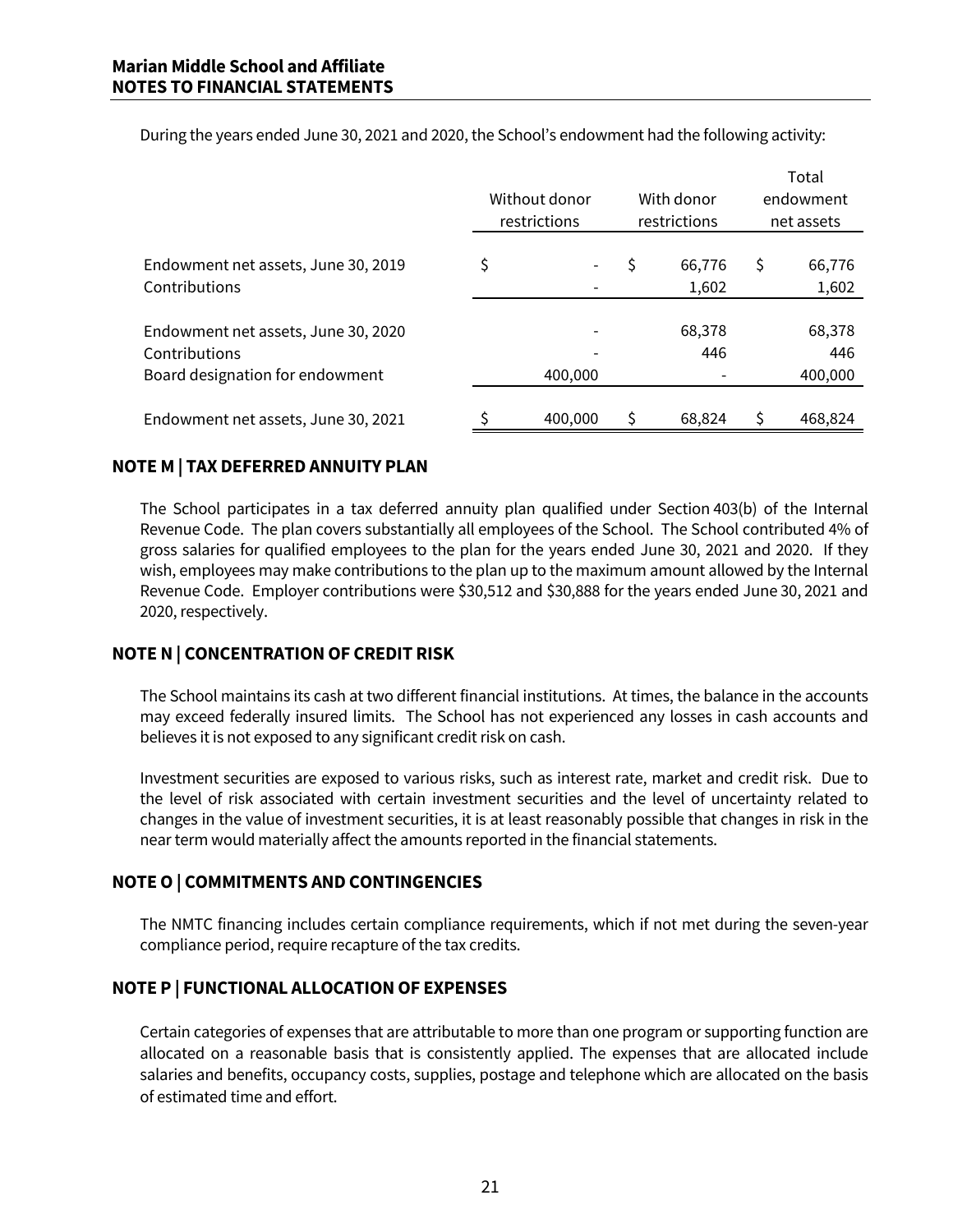# **Marian Middle School and Affiliate CONSOLIDATING STATEMENT OF FINANCIAL POSITION**

**June 30, 2021** 

|                                                                          | <b>Consolidating Information</b> |                      |    |                             |    |              |    |                                |    |                |    |              |
|--------------------------------------------------------------------------|----------------------------------|----------------------|----|-----------------------------|----|--------------|----|--------------------------------|----|----------------|----|--------------|
|                                                                          |                                  |                      |    | <b>Marian Middle School</b> |    |              |    |                                |    |                |    |              |
|                                                                          |                                  | Marian               |    |                             |    |              |    | <b>Marian Middle School</b>    |    | Consolidating  |    | Consolidated |
|                                                                          |                                  | <b>Middle School</b> |    | POB                         |    | <b>Total</b> |    | <b>Supporting Organization</b> |    | <b>Entries</b> |    | Total        |
| <b>ASSETS</b>                                                            |                                  |                      |    |                             |    |              |    |                                |    |                |    |              |
| Cash and cash equivalents                                                | \$                               | 2,453,910            | \$ |                             | \$ | 2,453,910    | Ŝ. | 51,639                         | S. |                | \$ | 2,505,549    |
| Investments, including working capital reserve                           |                                  | 1,697,548            |    |                             |    | 1,697,548    |    |                                |    |                |    | 1,697,548    |
| Grants and contributions receivable - net                                |                                  | 93,190               |    |                             |    | 93,190       |    |                                |    |                |    | 93,190       |
| Prepaid expenses                                                         |                                  | 18,718               |    |                             |    | 18,718       |    |                                |    |                |    | 18,718       |
| Property and equipment - net                                             |                                  | 930,291              |    | 2,507,132                   |    | 3,437,423    |    |                                |    |                |    | 3,437,423    |
| Cash and cash equivalents whose use is limited                           |                                  |                      |    |                             |    |              |    |                                |    |                |    |              |
| Capital improvements and other costs under New Market Tax Credit         |                                  |                      |    |                             |    |              |    |                                |    |                |    |              |
| <b>Financing Agreement</b>                                               |                                  |                      |    | 177,188                     |    | 177,188      |    |                                |    |                |    | 177,188      |
| Transforming Lives, Building for our Future Campaign                     |                                  | 42,818               |    |                             |    | 42,818       |    |                                |    |                |    | 42,818       |
| Endowment for graduate support                                           |                                  | 468,824              |    |                             |    | 468,824      |    |                                |    |                |    | 468,824      |
| Contributions receivable restricted for the Transforming Lives, Building |                                  |                      |    |                             |    |              |    |                                |    |                |    |              |
| for our Future Campaign - net                                            |                                  | 918,038              |    |                             |    | 918,038      |    |                                |    |                |    | 918,038      |
| Note receivable                                                          |                                  |                      |    |                             |    |              |    | 3,419,337                      |    |                |    | 3,419,337    |
| Total assets                                                             | S.                               | 6,623,337            | -Ŝ | 2,684,320                   | Ŝ. | 9,307,657    | S. | 3,470,976                      | Ŝ. |                | Ŝ. | 12,778,633   |
| <b>LIABILITIES AND NET ASSETS</b>                                        |                                  |                      |    |                             |    |              |    |                                |    |                |    |              |
| Accounts payable                                                         | \$                               | 9,843                | \$ | 4,611                       | \$ | 14,454       | \$ |                                | \$ |                | \$ | 14,454       |
| <b>Accrued liabilities</b>                                               |                                  | 21,825               |    |                             |    | 21,825       |    |                                |    |                |    | 21,825       |
| Payroll Protection Program loan                                          |                                  | 205,000              |    |                             |    | 205,000      |    |                                |    |                |    | 205,000      |
| Long-term debt, net                                                      |                                  | 667,325              |    | 4,198,062                   |    | 4,865,387    |    |                                |    |                |    | 4,865,387    |
| <b>Total liabilities</b>                                                 |                                  | 903,993              |    | 4,202,673                   |    | 5,106,666    |    |                                |    |                |    | 5,106,666    |
| Net assets                                                               |                                  |                      |    |                             |    |              |    |                                |    |                |    |              |
| Without donor restrictions                                               |                                  | 4,085,169            |    | (1,518,353)                 |    | 2,566,816    |    | 3,470,976                      |    |                |    | 6,037,792    |
| With donor restrictions                                                  |                                  | 1,634,175            |    | $\sim$                      |    | 1,634,175    |    | $\overline{\phantom{a}}$       |    |                |    | 1,634,175    |
| Total net assets                                                         |                                  | 5,719,344            |    | (1,518,353)                 |    | 4,200,991    |    | 3,470,976                      |    |                |    | 7,671,967    |
| Total liabilities and net assets                                         | S.                               | 6,623,337            |    | 2,684,320                   | Ŝ. | 9,307,657    | Ŝ. | 3,470,976                      | \$ |                | Ŝ. | 12,778,633   |